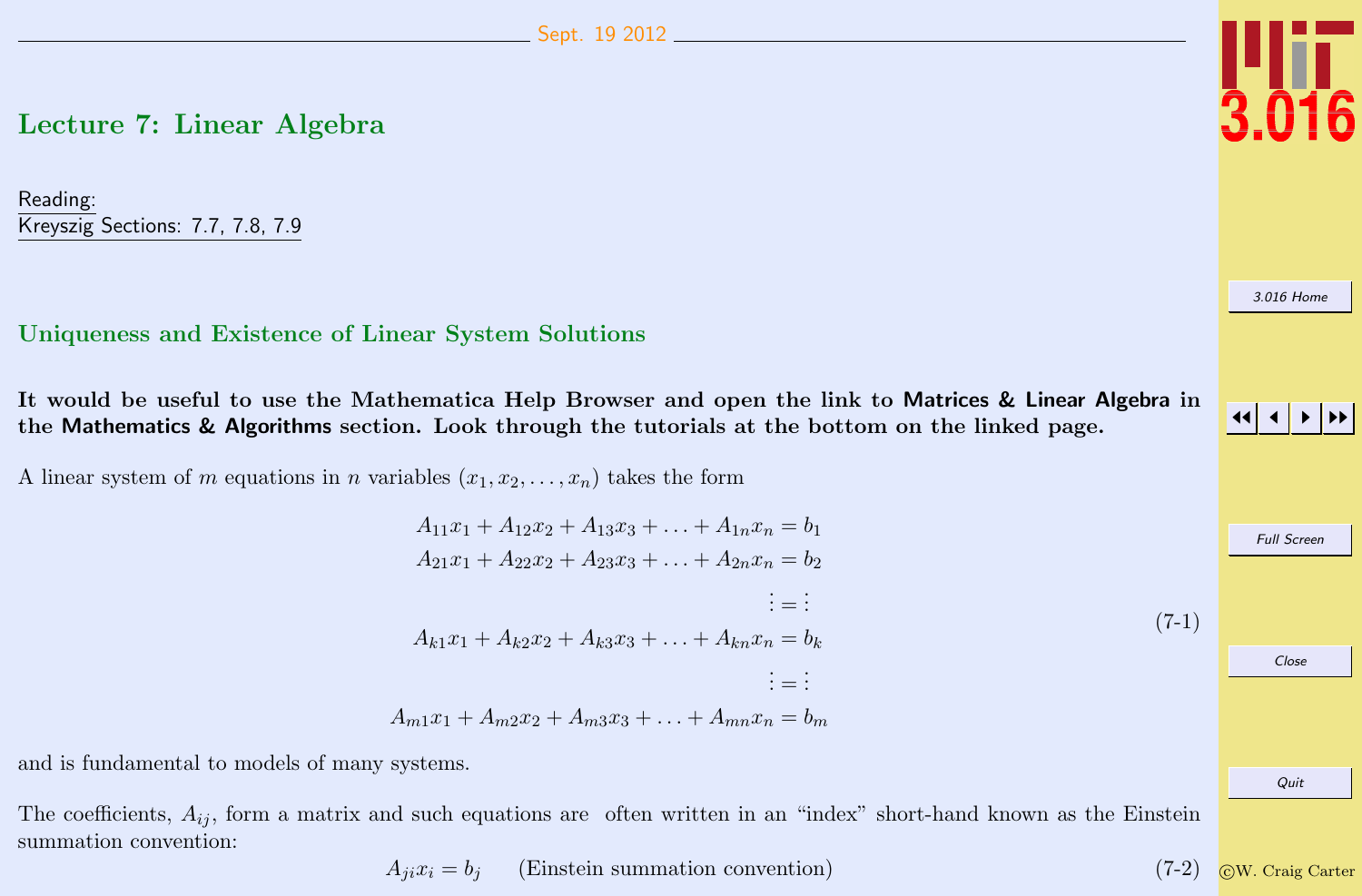

<span id="page-1-0"></span>where if an index (here i) is repeated in any set of multiplied terms, (here  $A_{ji}x_i$ ) then a summation over all values of that *index is implied.* Note that, by multiplying and summing in Eq. [7-2,](#page-0-0) the repeated index  $i$  disappears from the right-hand-side. It can be said that the repeated index in "contracted" out of the equation and this idea is emphasized by writing Eq. [7-2](#page-0-0) as

$$
x_i A_{ij} = b_j \qquad \text{(Einstein summation convention)}\tag{7-3}
$$

so that the "touching" index, i, is contracted out leaving a matching j-index on each side. In each case, Eqs.  $7-2$  and  $7-3$ represent m equations  $(j = 1, 2, ..., m)$  in the n variables  $(i = 1, 2, ..., n)$  that are contracted out in each equation. The summation convention is especially useful when the dimensions of the coefficient matrix is larger than two; for a linear elastic material, the elastic energy density can be written as:

$$
E_{\text{elast}} = \frac{1}{2} \epsilon_{ij} C_{ijkl} \epsilon_{kl} = \frac{1}{2} \sigma_{pq} S_{pqrs} \sigma_{rs}
$$
\n(7-4)

where  $C_{ijkl}$  and  $\epsilon_{ij}$  are the fourth-rank stiffness tensor and second-rank elastic strain tensor; where  $S_{ijkl}$  and  $\sigma_{ij}$  are the fourth-rank compliance tensor and second-rank stress tensor;

In physical problems, the goal is typically to find the n  $x_i$  for a given m  $b_i$  in Eqs. [7-2,](#page-0-0) 7-3, or [7-1.](#page-0-0) This goal is conveniently represented in matrix-vector notation:

$$
\underline{A}\vec{x} = \vec{b} \tag{7-5}
$$



Full Screen

| Close |  |
|-------|--|

Quit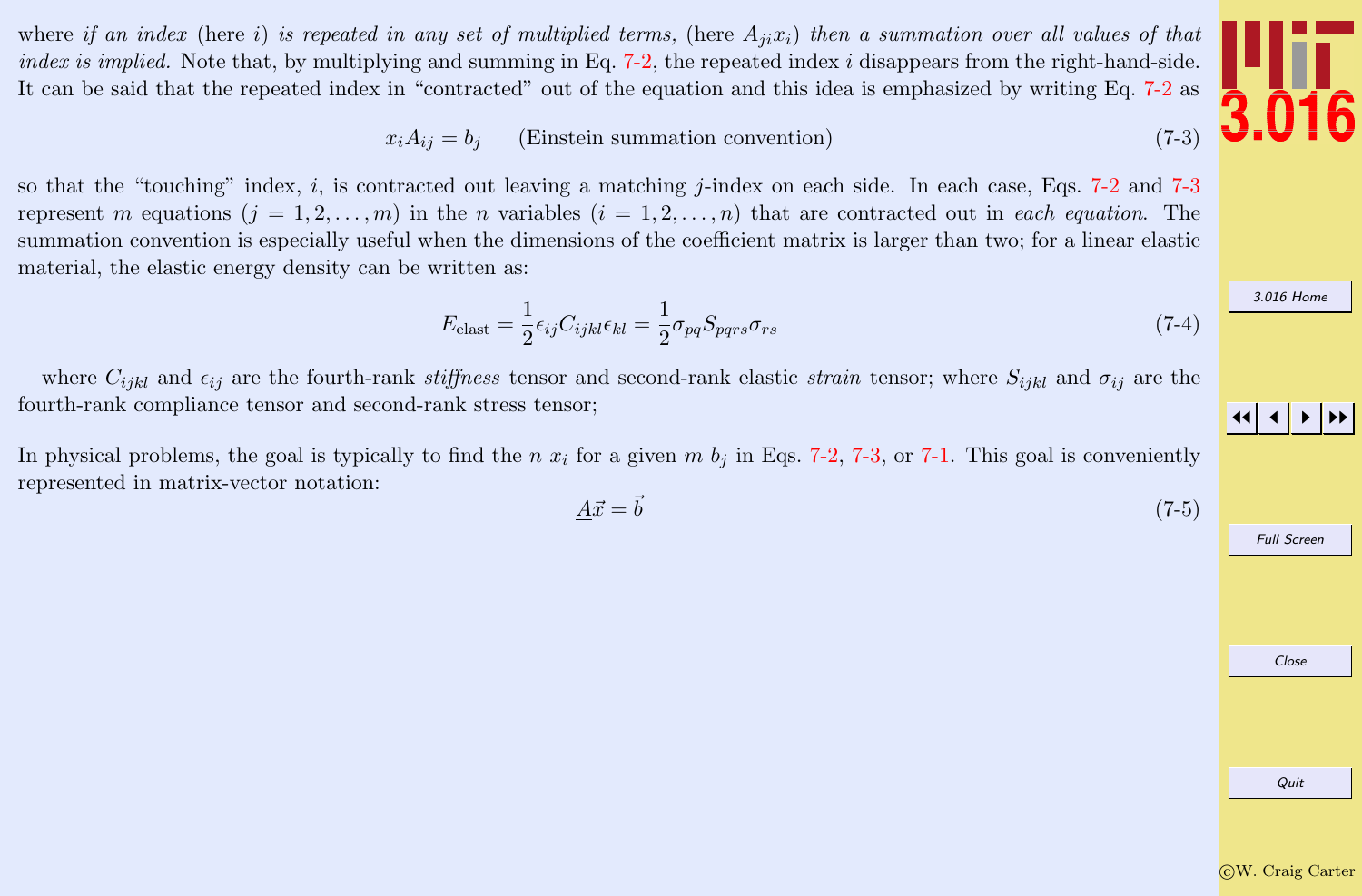<span id="page-2-0"></span>

|                                                                                                                                                                                                                                                                                                              | Lecture 07 MATHEMATICA(R) Example 1                                                                                                                                                                              |                    |
|--------------------------------------------------------------------------------------------------------------------------------------------------------------------------------------------------------------------------------------------------------------------------------------------------------------|------------------------------------------------------------------------------------------------------------------------------------------------------------------------------------------------------------------|--------------------|
| notebook (non-evaluated)                                                                                                                                                                                                                                                                                     | pdf (evaluated, color)<br>pdf (evaluated, b&w)<br>html (evaluated)                                                                                                                                               |                    |
| Solving Linear Sets of Equations                                                                                                                                                                                                                                                                             |                                                                                                                                                                                                                  |                    |
|                                                                                                                                                                                                                                                                                                              | Demonstrations of several different ways to solve a set of linear equations for several variables. Here we will solve equations that we                                                                          |                    |
|                                                                                                                                                                                                                                                                                                              | construct from matrices; in following examples, we will operate on the matrices directly.                                                                                                                        |                    |
| Consider the set of equations<br>$x + 2y + z + t = a$<br>$= b$<br>$-x + 4v - 2z$<br>$x + 3y + 4z + 5t = c$<br>$+ z + t = d$<br>We illustrate how to use a matrix representation to write these out and<br>solve them.<br>Start with the matrix of coefficients of the variables, mymatrix:<br>$mymatrix = {$ |                                                                                                                                                                                                                  |                    |
| ${1, 2, 1, 1},$<br>$\{-1, 4, -2, 0\},$                                                                                                                                                                                                                                                                       | 1: This example is kind of backwards. We will take a matrix                                                                                                                                                      | 3.016 Home         |
| ${1, 3, 4, 5},$<br>${1, 0, 1, 1}$                                                                                                                                                                                                                                                                            |                                                                                                                                                                                                                  |                    |
| mymatrix // MatrixForm                                                                                                                                                                                                                                                                                       |                                                                                                                                                                                                                  |                    |
| The system of equations will only have a unique solution if the determi-<br>nant of mymatrix is nonzero.                                                                                                                                                                                                     | $\begin{bmatrix} -1 & 4 & -2 & 0 \\ 1 & 2 & 4 & 5 \end{bmatrix}$ unknown vector $\vec{x} = \begin{bmatrix} y \\ y \\ z \end{bmatrix}$ and known vector $\vec{b} = \begin{bmatrix} 1 \\ 2 \end{bmatrix}$<br>$A =$ |                    |
| $\mathbf{2}$<br>Det [mymatrix]                                                                                                                                                                                                                                                                               | and extract four equations for input to Solve to obtain the solution to $\vec{x}$ . Here, the coefficient                                                                                                        |                    |
| Now define vectors for $\vec{x}$ and $\vec{b}$ in $\vec{A} \times \vec{x} = \vec{b}$                                                                                                                                                                                                                         | matrix is a list of row-lists.                                                                                                                                                                                   |                    |
| 3<br>$myx = {x, y, z, t};$                                                                                                                                                                                                                                                                                   | 2: A unique solution will exist if the determinant, computed with Det, is non-zero.                                                                                                                              |                    |
| $myb = {a, b, c, d};$                                                                                                                                                                                                                                                                                        |                                                                                                                                                                                                                  |                    |
| The left-hand side of the first equation will be                                                                                                                                                                                                                                                             | <b>3-4:</b> These will be the left-hand- and right-hand-side vectors.                                                                                                                                            |                    |
| 5<br>$(mymatrix.myx)$ [[1]]                                                                                                                                                                                                                                                                                  | 5: Matrix multiplication is indicated by the period $(\cdot)$ . This will be the first of the equations.                                                                                                         |                    |
| and the left-hand side of all four equations will be                                                                                                                                                                                                                                                         | 6: 1hs is a column-vector with four entries, and each entry is one of the lhs equations.                                                                                                                         | <b>Full Screen</b> |
| $lhs = mymatrix.myx;$                                                                                                                                                                                                                                                                                        | 7-8: This function creates <i>logical equalities</i> for each corresponding entry on the left- and right-hand-sides.                                                                                             |                    |
| lhs // MatrixForm<br>Now define an indexed variable linsys with four entries, each being one                                                                                                                                                                                                                 | unknowns.                                                                                                                                                                                                        |                    |
| of the equations in the system of interest.                                                                                                                                                                                                                                                                  | 9: The function Solve is used on a system of equations $({\{\text{links}[i]\}}$ and variables.                                                                                                                   |                    |
| 17<br>linsys[i_Integer] := lhs[[i]] == myb[[i]]                                                                                                                                                                                                                                                              |                                                                                                                                                                                                                  |                    |
| 8<br>linsys <sup>[2]</sup>                                                                                                                                                                                                                                                                                   |                                                                                                                                                                                                                  | Close              |
| Solving the set of equations for the unknowns x                                                                                                                                                                                                                                                              |                                                                                                                                                                                                                  |                    |
| $linsol = Solve[{linsys[1]},$<br>19<br>linsys $[2]$ , linsys $[3]$ , linsys $[4]$ , myx]                                                                                                                                                                                                                     |                                                                                                                                                                                                                  |                    |
|                                                                                                                                                                                                                                                                                                              |                                                                                                                                                                                                                  |                    |
|                                                                                                                                                                                                                                                                                                              |                                                                                                                                                                                                                  |                    |
|                                                                                                                                                                                                                                                                                                              |                                                                                                                                                                                                                  | Quit               |
|                                                                                                                                                                                                                                                                                                              |                                                                                                                                                                                                                  |                    |
|                                                                                                                                                                                                                                                                                                              |                                                                                                                                                                                                                  |                    |
|                                                                                                                                                                                                                                                                                                              |                                                                                                                                                                                                                  |                    |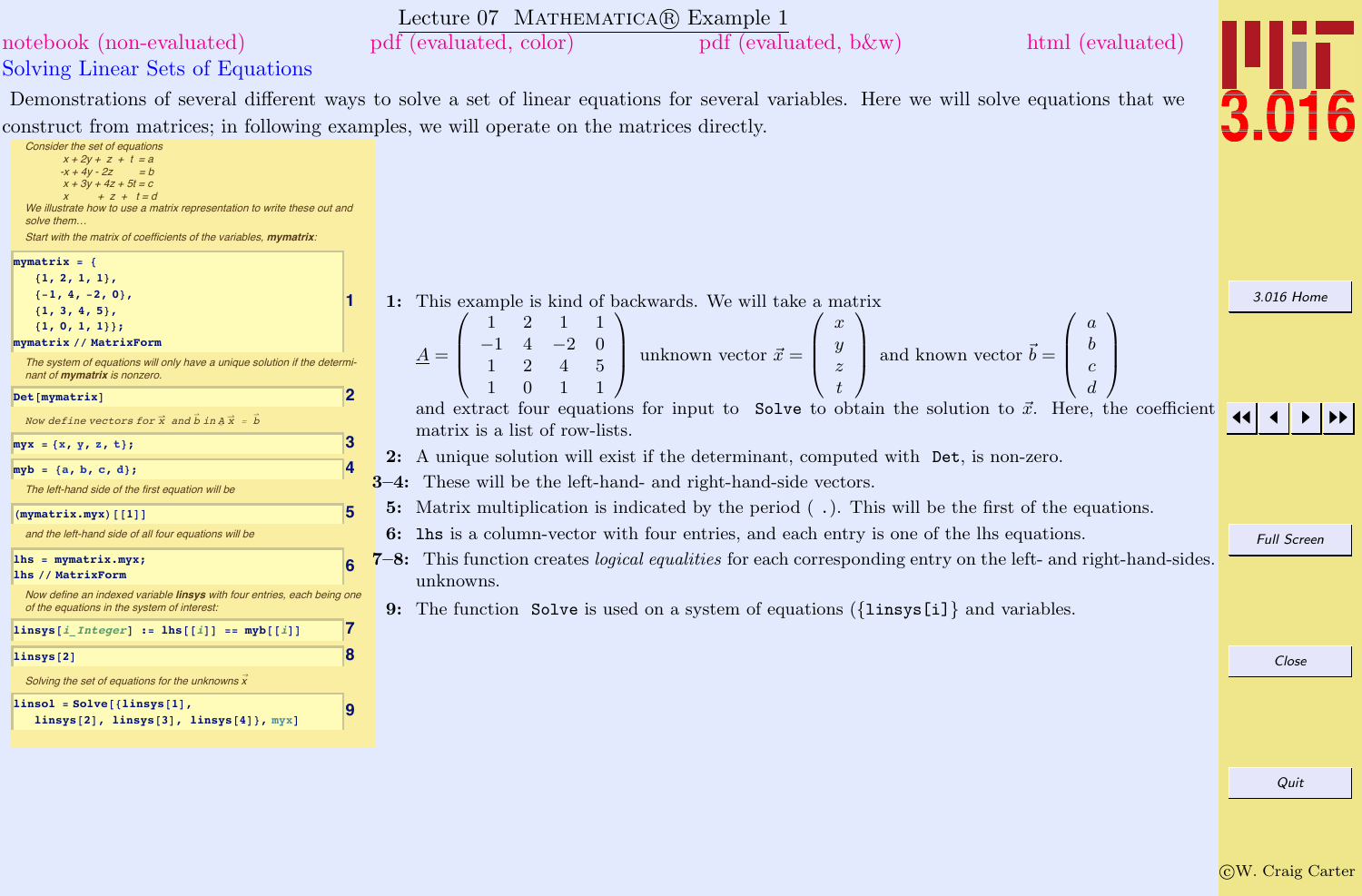<span id="page-3-0"></span>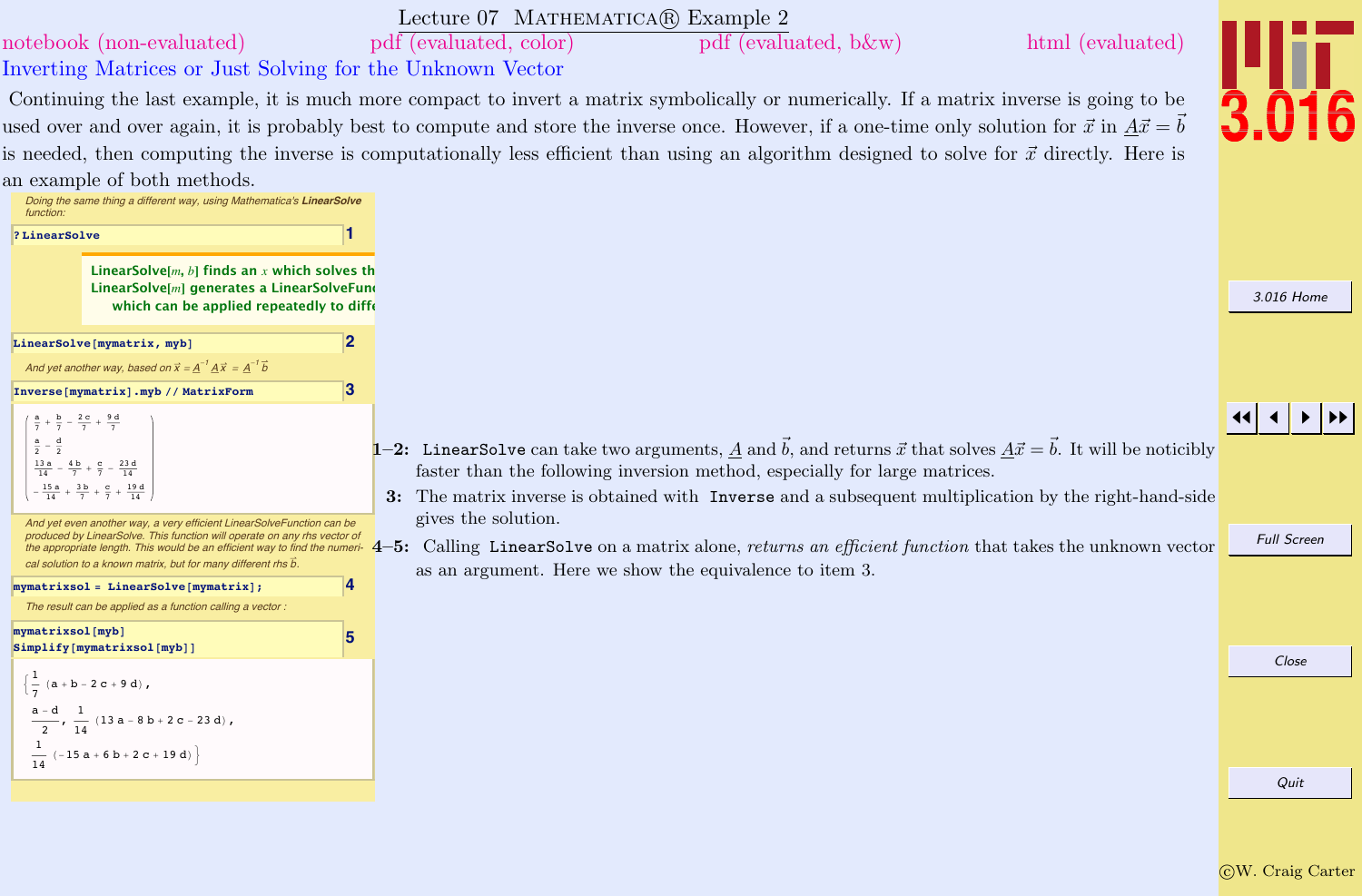Quit

# <span id="page-4-0"></span>Uniqueness of solutions to the nonhomogeneous (heterogeneous) system

Uniqueness of solutions to the homogeneous system

Adding solutions from the nonhomogeneous and homogenous systems

You can add any solution to the homogeneous equation (if they exist, there are infinitely many of them) to any solution to the nonhomogeneous equation, and the result is still a solution to the nonhomogeneous equation.

$$
\underline{A}(\vec{x} + \vec{x_o}) = \vec{b} \tag{7-8}
$$

Determinants



$$
\underline{A}\vec{x_o} = \vec{0} \tag{7-7}
$$

JJ J I II

Full Screen

Close

[3.016 Home](http://pruffle.mit.edu/3.016-2012/)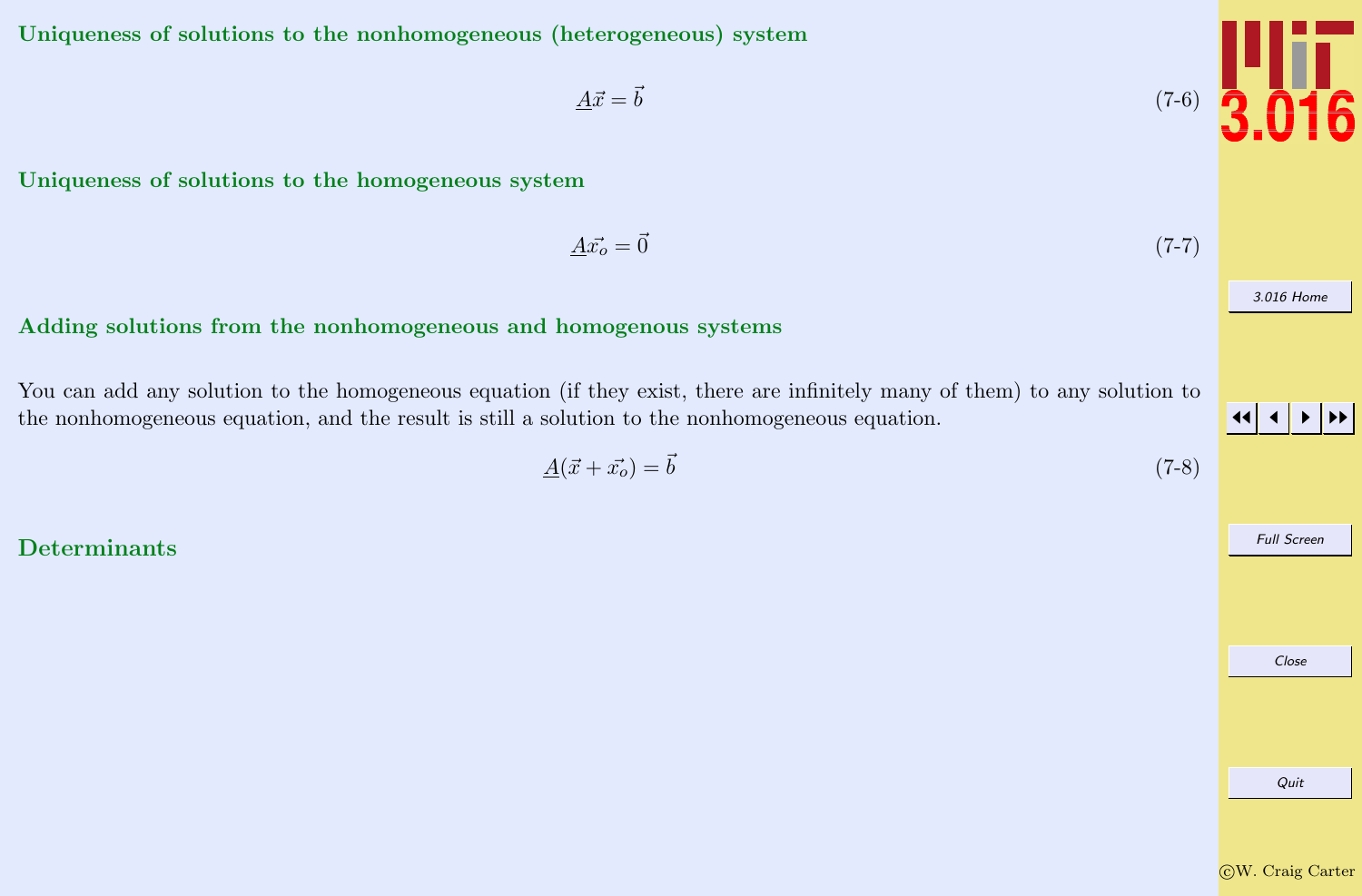<span id="page-5-0"></span>

|                                                                                                                                                                        |                         | Lecture 07 MATHEMATICA® Example 3                                                                                                                                                                                                                                                                                          |
|------------------------------------------------------------------------------------------------------------------------------------------------------------------------|-------------------------|----------------------------------------------------------------------------------------------------------------------------------------------------------------------------------------------------------------------------------------------------------------------------------------------------------------------------|
| notebook (non-evaluated)                                                                                                                                               |                         | pdf (evaluated, color)<br>pdf (evaluated, b&w)<br>html (evaluated)                                                                                                                                                                                                                                                         |
| Determinants, Rank, and Nullity                                                                                                                                        |                         |                                                                                                                                                                                                                                                                                                                            |
|                                                                                                                                                                        |                         | Several examples of determinant calculations are provided to illustrate the properties of determinants. When a determinant vanishes                                                                                                                                                                                        |
|                                                                                                                                                                        |                         | (i.e., det $\underline{A}=0$ ), there is no solution to the inhomogeneous equation det $\underline{A}=\vec{b}$ , but there will be an infinity of solutions to det $\underline{A}=0$ ; the                                                                                                                                 |
| Create a matrix with one row as a linear combination of the others                                                                                                     |                         | infinity of solutions can be characterized by solving for a number rank of the entries of $\vec{x}$ in terms of the <i>nullity</i> of other entries of $\vec{x}$                                                                                                                                                           |
| $myzeromatrix =$<br>${mymatrix[1]}, mymatrix[2],$<br>$p * mymatrix[[1]] +$<br>$q * mymatrix[[2]] + r * mymatrix[[4]],$<br>mymatrix[[4]];<br>myzeromatrix // MatrixForm |                         |                                                                                                                                                                                                                                                                                                                            |
| $\mathbf{1}$<br>$\mathbf{1}$<br>$-2$<br>$\Omega$<br>$-1$<br>$p - q + r$ 2 $p + 4 q$ $p - 2 q + r$ $p + r$<br>$\overline{1}$                                            |                         | 1: A matrix is created where the third row is the sum of $p \times$ first row, q $\times$ second row, and $r \times$ fourth row.<br>In other words, one row is a linear combination of the others.<br>2: The determinant is computed with Det, and its value should reflect that the rows are not linearly<br>independent. |
| 2 <br>Det [myzeromatrix]                                                                                                                                               |                         | 3: An attempt to solve the linear inhomogeneous equation (here, using LinearSolve) should fail.                                                                                                                                                                                                                            |
| 13<br>LinearSolve[myzeromatrix, myb]<br>This was not expected to have a solution                                                                                       |                         | 4: When the determinant is zero, there may still be some linearly-independent rows or columns. The<br>rank gives the number of linearly-independent rows or columns and is computed with MatrixRank.                                                                                                                       |
| MatrixRank[mymatrix]<br>MatrixRank[myzeromatrix]                                                                                                                       | $\overline{\mathbf{A}}$ | Here, we compare the rank of the original matrix and the linearly-dependent one we created.<br>5: The null space of a matrix, $\underline{A}$ , is a set of linearly-independent vectors that, if left-multiplied by $\underline{A}$ ,                                                                                     |
| NullSpace [mymatrix]<br>5<br>NullSpace[myzeromatrix]<br>Try solving this inhomogeneous system of equations using Solve.                                                |                         | gives a zero vector. The nullity is how many linearly-independent vectors there are in the null space.<br>Sometimes, vectors in the null space are called killing vectors. By comparing to the above, you will                                                                                                             |
| $zerol$ are $nyz$ eromatrix. myx                                                                                                                                       |                         | see examples of the rank + nullity = dimension rule for square matrices.                                                                                                                                                                                                                                                   |
| $ zerolings[i \nInteger] :=$<br>$zerolns[[i]] == mpb[[i]]$                                                                                                             |                         | $6-8$ : Here, an attempt to use Solve for the heterogeneous system with vanishing determinant is at-<br>tempted, but of course it is bound to fail                                                                                                                                                                         |
| $zerolinsolhet =$<br>Solve[Table[zerolinsys[i], {i, 4}], myx]<br>No solution, as expected, Let's solve the homogeneous problem:                                        |                         | 9: However, this is the solution to the singular homogeneous problem $(A\vec{x} = \vec{0})$ , where det $A = 0$ . The<br>solution is three (the rank) dimensional surface embedded in four dimensions (the rank plus the<br>nullity). Notice that the solution is a multiple of the null space that we computed in item 5. |
| zerolinsolhom = Solve[Table[zerolinsys[i] /.<br>${a \rightarrow 0, b \rightarrow 0, c \rightarrow 0, d \rightarrow 0}, {i, 4},$                                        | 9                       |                                                                                                                                                                                                                                                                                                                            |
| $\{\{y \rightarrow 0, x \rightarrow -2 t, z \rightarrow t\}\}\$                                                                                                        |                         |                                                                                                                                                                                                                                                                                                                            |
|                                                                                                                                                                        |                         |                                                                                                                                                                                                                                                                                                                            |

Quit

[3.016 Home](http://pruffle.mit.edu/3.016-2012/)

3.016

 $|4|$   $|$   $|$   $|$   $|$   $|$   $|$   $|$ 

Full Screen

Close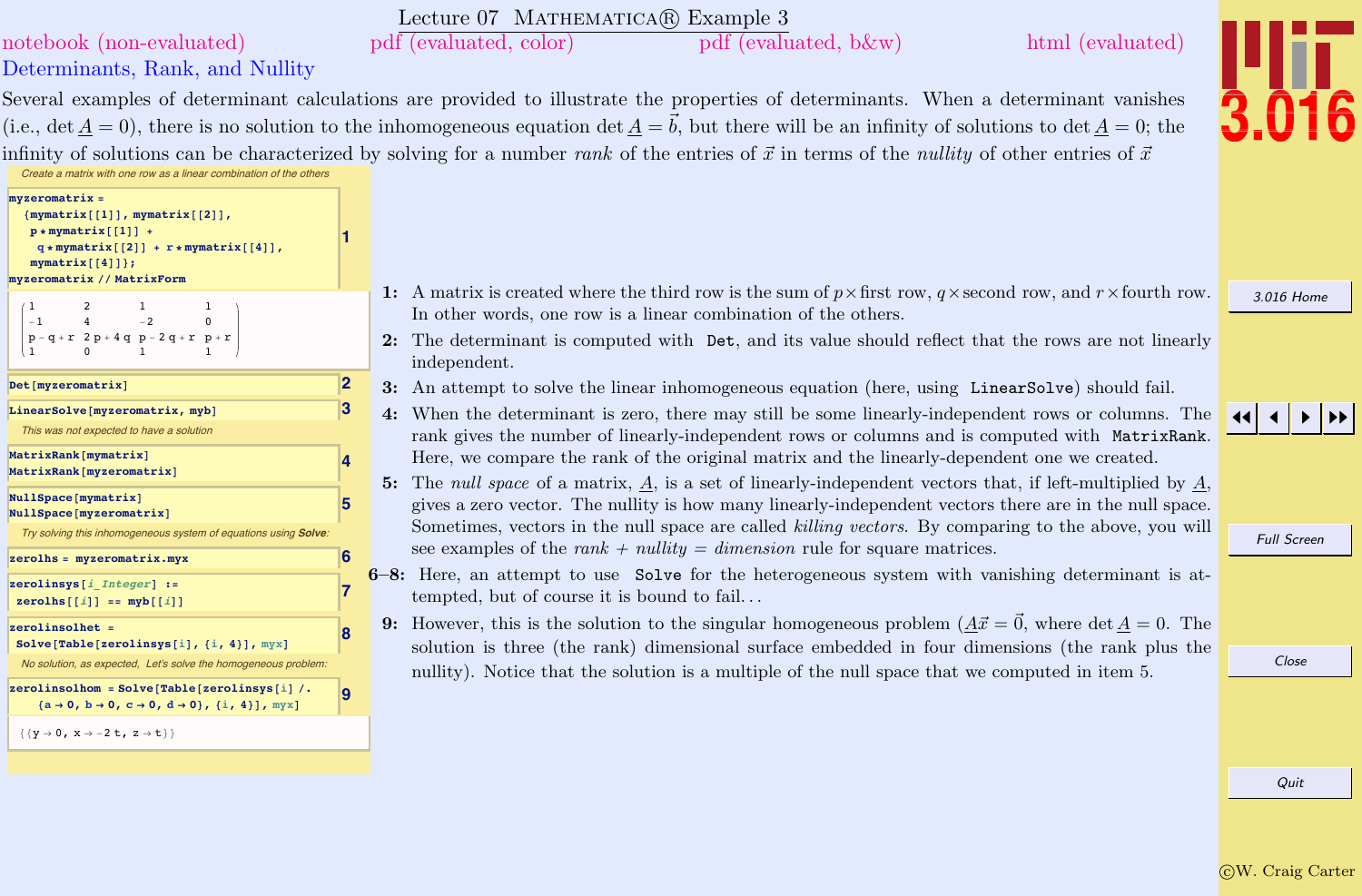### <span id="page-6-0"></span>Properties and Roles of the Matrix Determinant

In example [07-1,](#page-2-0) it was stated (item 2) that a unique solution exists if the matrix's determinant was non-zero. The solution,

$$
\vec{x} = \begin{pmatrix} \frac{2a + 2b - 4c + 18d}{\det A} \\ \frac{7a - 7d}{\det A} \\ \frac{13a - 8b + 2c - 23d}{\det A} \\ \frac{-15a + 6b + 2c + 19d}{\det A} \end{pmatrix} \tag{7-9}
$$

indicates why this is the case and also illustrates the role that the determinant plays in the solution. Clearly, if the determinant vanishes, then the solution is undetermined unless  $\vec{b}$  is a zero-vector  $\vec{0} = (0, 0, 0, 0)$ . Considering the algebraic equation,  $ax = b$ , the determinant plays the same role for matrices that the condition  $a = 0$  plays for algebra: the inverse exists when  $a \neq 0$  or  $\det \underline{A} \neq 0.$ 

The determinant is only defined for square matrices; it derives from the elimination of the n unknown entries in  $\vec{x}$  using all n equation (or rows) of

$$
\underline{A}\vec{x} = 0\tag{7-10}
$$

For example, eliminating  $x$  and  $y$  from

$$
\begin{pmatrix} a_{11} & a_{12} \ a_{21} & a_{22} \end{pmatrix} \begin{pmatrix} x \ y \end{pmatrix} = \begin{pmatrix} 0 \ 0 \end{pmatrix}
$$
 gives the expression  
det 
$$
\begin{pmatrix} a_{11} & a_{12} \ a_{21} & a_{22} \end{pmatrix} \equiv a_{11}a_{22} - a_{12}a_{21} = 0
$$
 (7-11)

and eliminating  $x, y$ , and  $z$  from

$$
\left(\begin{array}{ccc} a_{11} & a_{12} & a_{13} \\ a_{21} & a_{22} & a_{23} \\ a_{31} & a_{32} & a_{33} \end{array}\right) \left(\begin{array}{c} x \\ y \\ z \end{array}\right) = \left(\begin{array}{c} 0 \\ 0 \\ 0 \end{array}\right)
$$

gives the expression

 $\det A \equiv a_{11}a_{22}a_{33} - a_{11}a_{32}a_{23} + a_{21}a_{32}a_{13} - a_{21}a_{12}a_{33} + a_{31}a_{12}a_{23} - a_{31}a_{22}a_{13} = 0$ 

The following general and true statements about determinants are plausible given the above expressions:





[3.016 Home](http://pruffle.mit.edu/3.016-2012/)

JJ J I II

Full Screen

Close

Quit

 $(7-12)$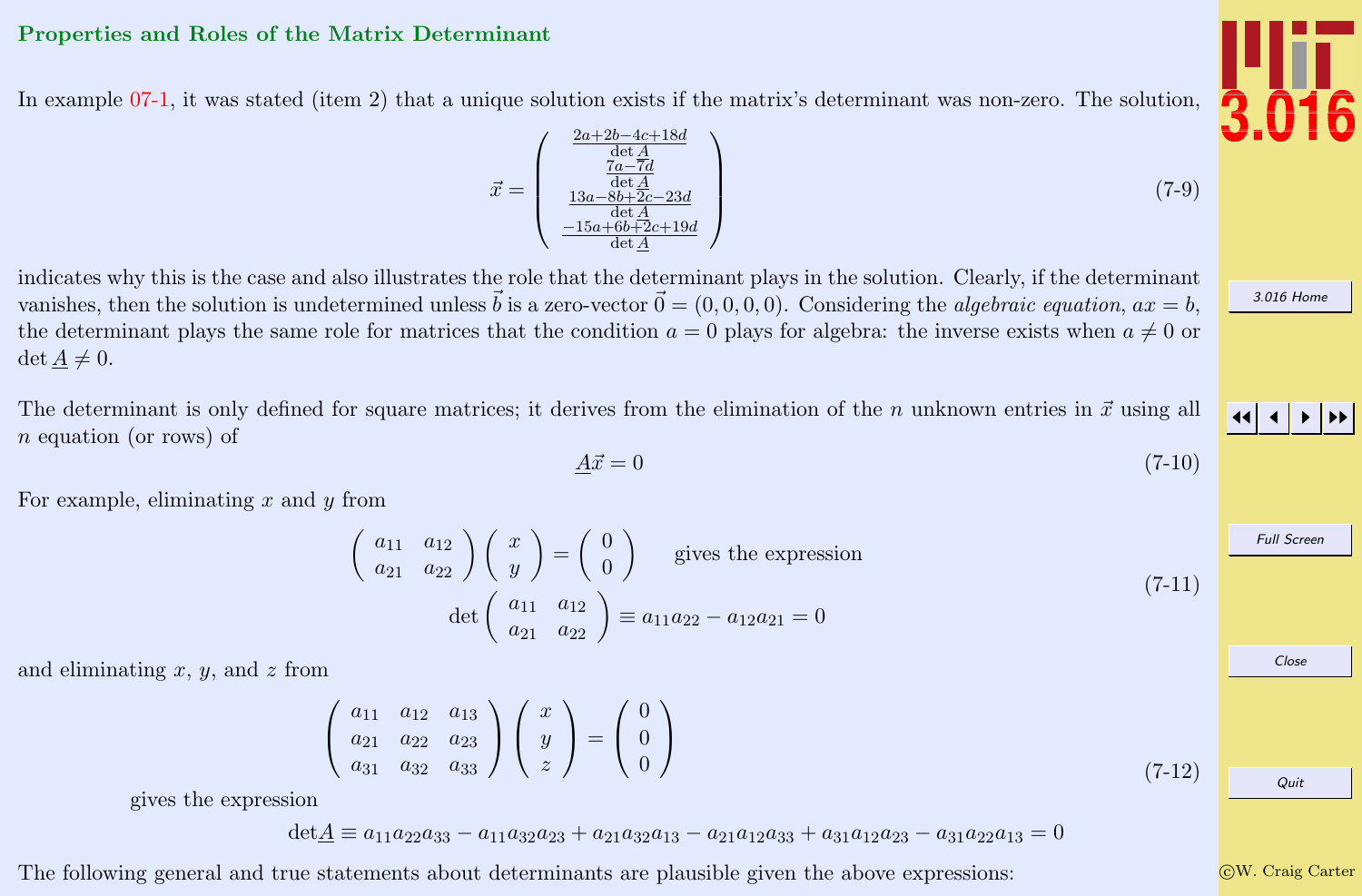- Each term in the determinant's sum us products of N terms—a term comes from each column.
- Each term is one of all possible the products of an entry from each column.
- There is a plus or minus in front each term in the sum,  $(-1)^p$ , where p is the number of neighbor exchanges required to put the rows in order in each term written as an ordered product of their columns (as in Eqs. [7-11](#page-6-0) and [7-12\)](#page-6-0).

These, and the observation that it is impossible to eliminate  $\vec{x}$  in Eqs. [7-11](#page-6-0) and [7-12](#page-6-0) if the information in the rows is redundant (i.e., there is not enough information—or independent equations—to solve for the  $\vec{x}$ ), yield the general properties of determinants that are illustrated in the following example.



[3.016 Home](http://pruffle.mit.edu/3.016-2012/)

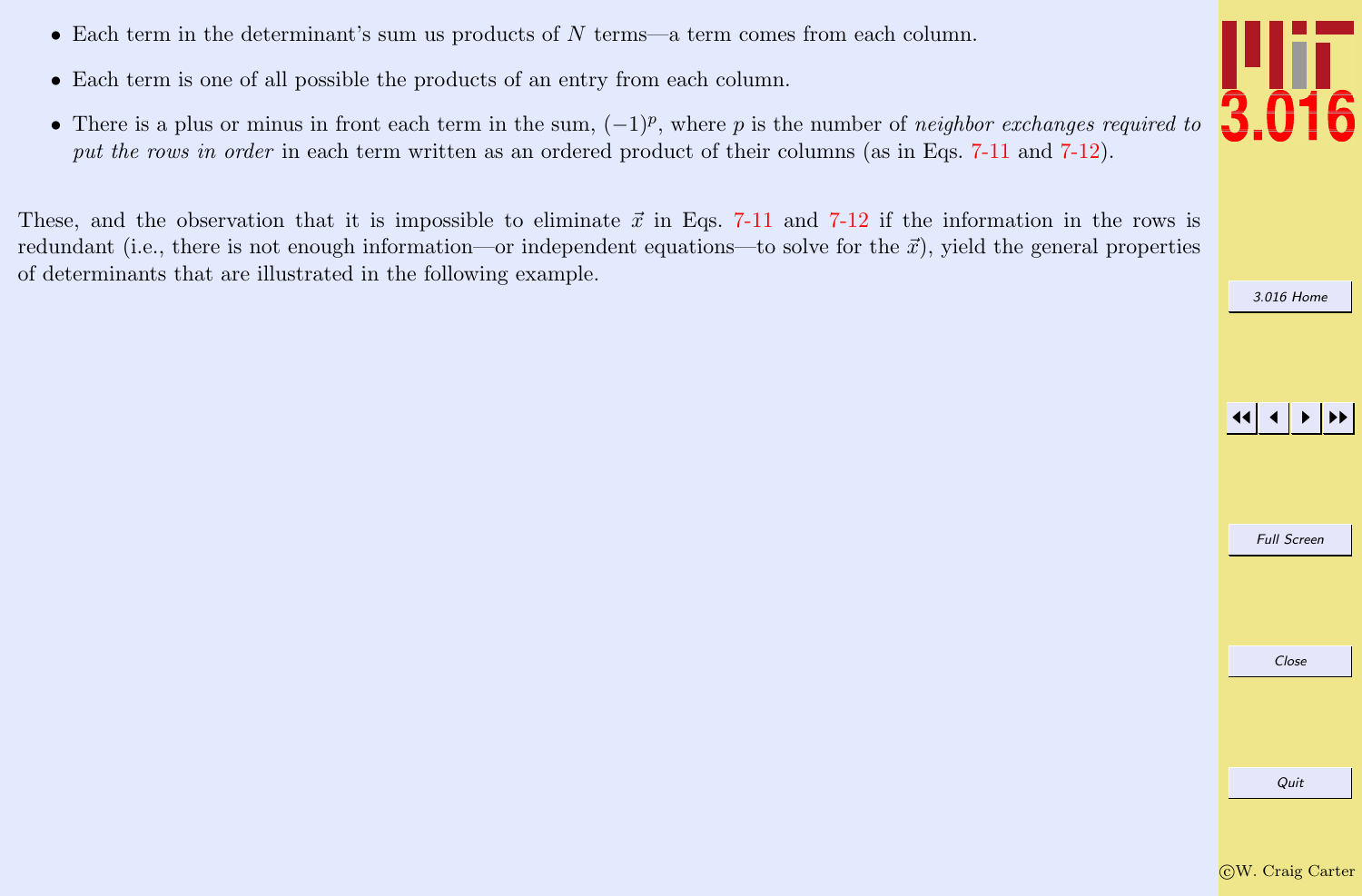<span id="page-8-0"></span>

|                                                                                                                                                                                                              | Lecture 07 MATHEMATICA(R) Example 4                                                                                                                                                                                                                                                                          |                    |
|--------------------------------------------------------------------------------------------------------------------------------------------------------------------------------------------------------------|--------------------------------------------------------------------------------------------------------------------------------------------------------------------------------------------------------------------------------------------------------------------------------------------------------------|--------------------|
| notebook (non-evaluated)                                                                                                                                                                                     | pdf (evaluated, color)<br>html (evaluated)<br>pdf (evaluated, b&w)                                                                                                                                                                                                                                           |                    |
| Properties of Determinants and Numerical Approximations to Zero                                                                                                                                              |                                                                                                                                                                                                                                                                                                              |                    |
|                                                                                                                                                                                                              | Rules, corresponding to how det A changes when the columns of A are permuted or multiplied by a constant, are demonstrated.                                                                                                                                                                                  |                    |
| $rv[i] :=$<br>$rv[i]$ = Table [RandomReal $[{-1, 1}]$ , ${j, 6}]$ ]<br>Now use rv to make a $6 \times 6$ matrix, then find its determinant.<br>2<br>RandMat = Table[ $rv[i]$ , {i, 6}]<br>3<br>Det [RandMat] |                                                                                                                                                                                                                                                                                                              |                    |
| Switching two rows changes the sign but not the magnitude of the<br>determinant                                                                                                                              | 1-2: A matrix, $RandMat$ , is created from rows with random real entries between -1 and 1.                                                                                                                                                                                                                   |                    |
| $Det[{rv[2], rv[1], rv[3], rv[4], rv[5], rv[6]]$<br>Multiply one row by a constant and calculate determinant                                                                                                 | 3-4: This will demonstrate that switching neighboring rows of a matrix changes the sign of the determi-<br>nant.                                                                                                                                                                                             | 3.016 Home         |
| $Det[{a*rv[2], rv[1]},$<br>rv[3], rv[4], rv[5], rv[6]]<br>Multiply two rows by a constant and calculate determinant:                                                                                         | 5–6: Multiplying one column of a matrix by a constant a, multiplies the matrix's determinant by one<br>factor of a; multiplying two rows by a gives a factor of $a^2$ . Multiplying every entry in the matrix by                                                                                             |                    |
| $Det[{a*rv[2]}, a*rv[1],$<br>rv[3], rv[4], rv[5], rv[6]]<br>Multiply all rows by a constant and calculate determinant.                                                                                       | a changes its determinant by $a^n$ .<br>7: Because the matrix has one linearly-dependent column, its determinant should vanish. This exam-<br>ple demonstrates what happens with limited numerical precision operations on real numbers. The                                                                 |                    |
| Det [<br>7<br>$a {rv[2], rv[1], rv[3], rv[4], rv[5], rv[6]]}$                                                                                                                                                | determinant is not zero, but could be considered <i>effectively zero</i> .                                                                                                                                                                                                                                   |                    |
| Clear[a, b, c, d, e]<br>8<br>LinDepVec = $a * rv[1] + b * rv[2]$<br>$c*rv[3] + d*rv[4] + e*rv[5]$                                                                                                            | 8: We create a row which is an arbitrary linear combination of the first five rows of RandMat.<br>This determinant should be zero. However, because the entries are numerical, differences which<br>9:<br>are smaller than the precision with which a number is stored, may make it difficult to distinguish |                    |
| Example of numerical precision: this determinant should evaluate to<br>zero                                                                                                                                  | between something that is numerically zero and one that is precisely zero. This is sometimes known                                                                                                                                                                                                           | <b>Full Screen</b> |
| $Det[\{rv[1], rv[2],$<br>$rv[3]$ , $rv[4]$ , $rv[5]$ , LinDepVec}]                                                                                                                                           | as round-off error.<br>10: Problems with numerical imprecision can usually be alleviated with Chop which sets small magnitude                                                                                                                                                                                |                    |
| $-4.85723 \times 10^{-17}$ a + 4.85723 $\times 10^{-17}$ b +<br>$4.16334 \times 10^{-17}$ c - $4.85723 \times 10^{-17}$ d - $1.38778 \times 10^{-17}$ e                                                      | numbers to zero.                                                                                                                                                                                                                                                                                             |                    |
| However, numerical precision does                                                                                                                                                                            |                                                                                                                                                                                                                                                                                                              | Close              |
| Chop[Det[ $\{rv[1], rv[2],$<br> 10<br>rv[3], rv[4], rv[5], LinDepVec]]                                                                                                                                       |                                                                                                                                                                                                                                                                                                              |                    |
|                                                                                                                                                                                                              |                                                                                                                                                                                                                                                                                                              |                    |
|                                                                                                                                                                                                              |                                                                                                                                                                                                                                                                                                              |                    |
|                                                                                                                                                                                                              |                                                                                                                                                                                                                                                                                                              | Quit               |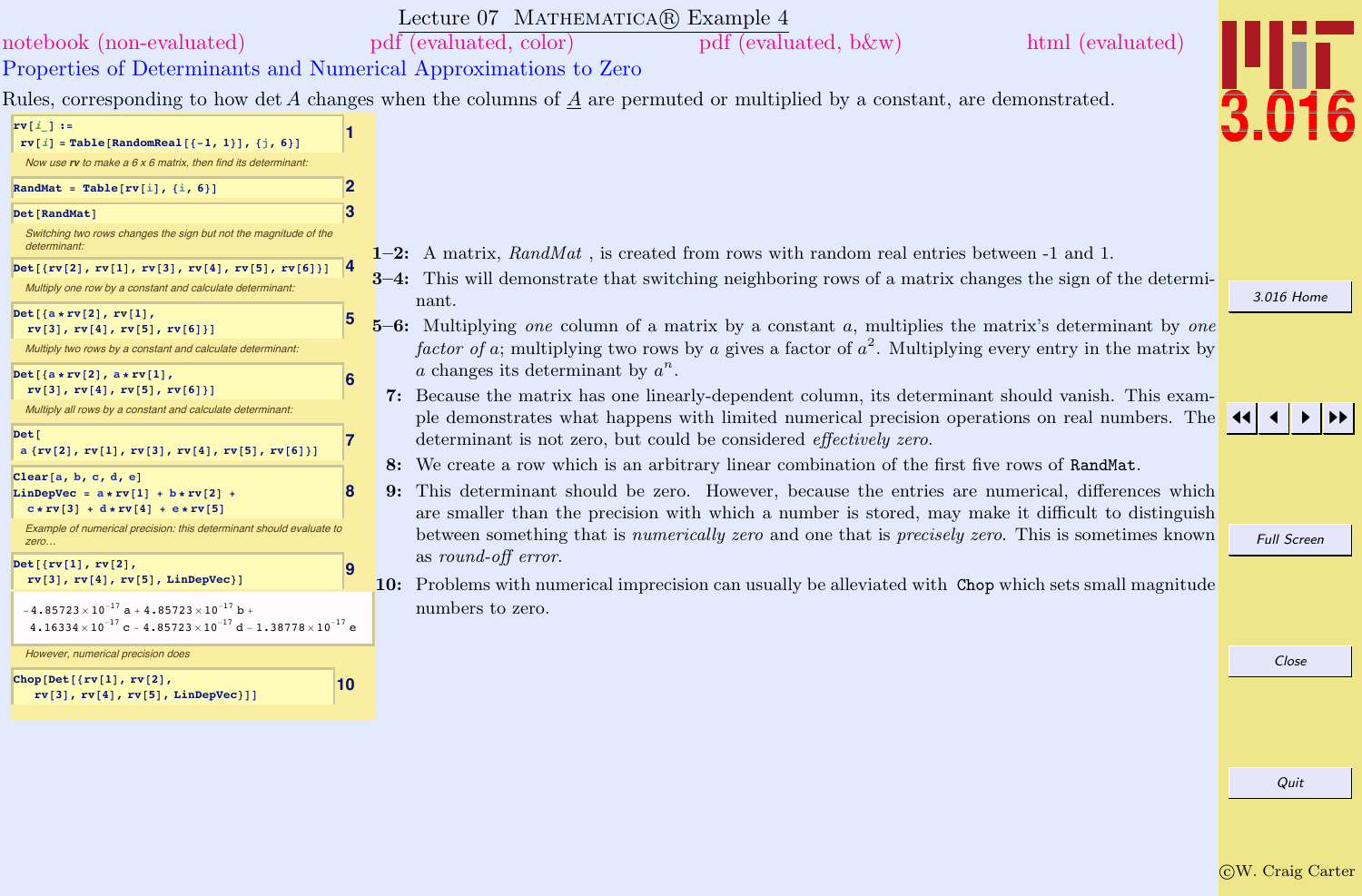<span id="page-9-0"></span>

|                                                                                                                                                                                  |                       | Lecture 07 MATHEMATICA(R) Example 5                                                                                                                                                                                                                                                                                                                                                                                                                         |                    |
|----------------------------------------------------------------------------------------------------------------------------------------------------------------------------------|-----------------------|-------------------------------------------------------------------------------------------------------------------------------------------------------------------------------------------------------------------------------------------------------------------------------------------------------------------------------------------------------------------------------------------------------------------------------------------------------------|--------------------|
| notebook (non-evaluated)                                                                                                                                                         |                       | pdf (evaluated, color)<br>$pdf$ (evaluated, b &w)<br>html (evaluated)                                                                                                                                                                                                                                                                                                                                                                                       |                    |
| Determinants and the Order of Matrix Multiplication                                                                                                                              |                       |                                                                                                                                                                                                                                                                                                                                                                                                                                                             |                    |
| Creating a symbolic matrix<br>SymVec = $\{a, a, a, c, c, c\}$ ;                                                                                                                  | 11                    | Symbolic matrices are constructed to show examples of the rules $\det(AB) = \det A \det B$ and $AB \neq BA$ .                                                                                                                                                                                                                                                                                                                                               |                    |
| Permuts = Permutations [SymVec]<br>Permuts // Dimensions                                                                                                                         | 2                     |                                                                                                                                                                                                                                                                                                                                                                                                                                                             |                    |
| SymbMat = $\{$<br>Permuts $[1]$ ,<br>Permuts[[12]],<br>Permuts $[6]$ ,<br>Permuts $[18]$ ,<br>Permuts $[17]$ ,<br>Permuts[[9]];                                                  | з                     | 1-3: Using Permutations to create all possible permutations of two sets of three identical objects for<br>subsequent construction of a symbolic matrix, SymbMat, for demonstration purposes.<br>4: The symbolic matrix has a fairly simple determinant—it can only depend on two symbols and must<br>be sixth-order.<br>5: A matrix with random rational numbers is created                                                                                 | 3.016 Home         |
| SymbMat // MatrixForm<br>$DetSymbMat = Simplify[Det[SymbMat]]$<br>Creating a matrix of random rational numbers<br>RandomMat =                                                    | 14                    | 6: And, of course, its determinant is also a rational number.<br>$7-10$ : This demonstrates that the determinant of a product is the product of determinants and is inde-<br>pendent of the order of multiplication                                                                                                                                                                                                                                         |                    |
| RandomInteger[{-100, 100}]<br>Table Table<br>RandomInteger[{1, 100}]<br>$\{i, 6\}$ , $\{j, 6\}$ ;<br>MatrixForm [RandomMat]<br>DetRandomMat = Det[RandomMat]                     | 5<br>6                | 11: However, the result of multiplying two matrices <i>does</i> depend on the order of multiplication: $\underline{AB} \neq \underline{AB}$<br>$BA$ , in general.<br>Matrix multiplication is non-commutative: $AB \neq BA$ for most matrices. However, any two matrices<br>for which the order of multiplication does not matter $(AB = BA)$ are said to <i>commute</i> . Commutation<br>is an important concept in quantum mechanics and crystallography. |                    |
| CheckA = Det [SymbMat.RandomMat] // Simplify<br>DetRandomMat * DetSymbMat == CheckA<br>Does the determinant of a product depend on the order of multiplication?                  | 17<br>8               | Think about what commuting matrices means physically. If two linear transformations commute,<br>then the order in which they are applied doesn't matter. In quantum mechanics, an operation is<br>roughly equivalent to making an observation—commuting operators means that one measurement                                                                                                                                                                | <b>Full Screen</b> |
| CheckB = Det [RandomMat.SymbMat] // Simplify<br>$CheckA = CheckB$                                                                                                                | $\vert 9 \vert$<br>10 | does not interfere with a commuting measurement. In crystallography, operations are associated<br>with symmetry operations—if two symmetry operations commute, they are, in a sense, "orthogonal"                                                                                                                                                                                                                                                           |                    |
| However, the product of two matrices depends on which matrix is on the<br>left and which is on the right<br>(RandomMat.SymbMat - SymbMat.RandomMat) //<br>Simplify // MatrixForm | 11                    | operations."                                                                                                                                                                                                                                                                                                                                                                                                                                                | Close              |
|                                                                                                                                                                                  |                       |                                                                                                                                                                                                                                                                                                                                                                                                                                                             | Quit               |
|                                                                                                                                                                                  |                       |                                                                                                                                                                                                                                                                                                                                                                                                                                                             |                    |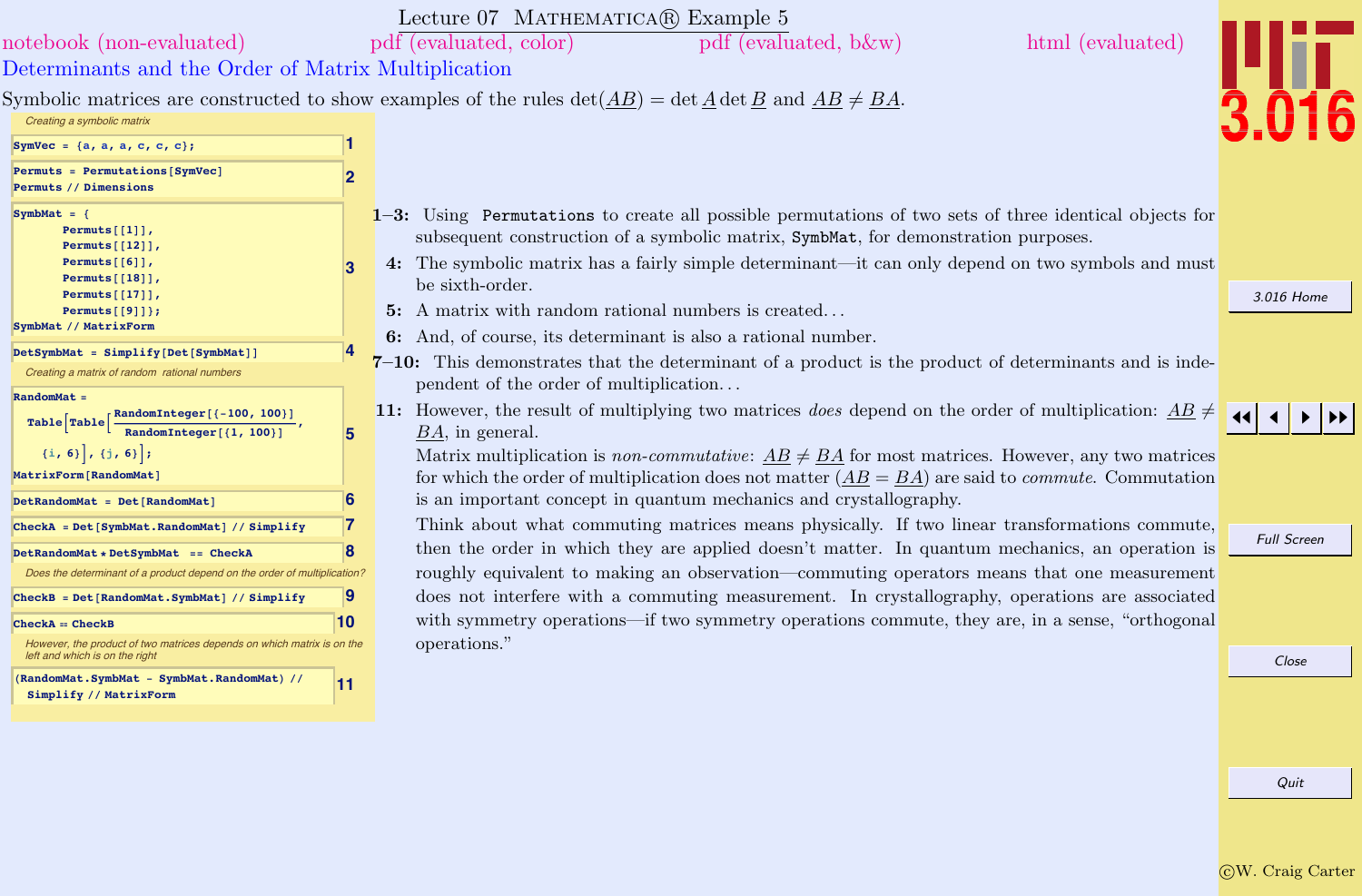## <span id="page-10-0"></span>The properties of determinants

## Vector Spaces

Consider the position vector

 $\vec{x} =$  $\sqrt{ }$  $\mathcal{L}$  $\boldsymbol{x}$  $\hat{y}$ z  $\setminus$  $\Big\} =$  $\sqrt{ }$  $\mathcal{L}$  $\overline{x}_1$  $\overline{x_2}$  $\overline{x_3}$  $\setminus$  $(7-13)$ 

The vectors  $(1, 0, 0)$ ,  $(0, 1, 0)$ , and  $(0, 0, 1)$  can be used to generate any general position by suitable scalar multiplication and vector addition:

$$
\vec{x} = \begin{pmatrix} x \\ y \\ z \end{pmatrix} = x \begin{pmatrix} 1 \\ 0 \\ 0 \end{pmatrix} + y \begin{pmatrix} 0 \\ 1 \\ 0 \end{pmatrix} + z \begin{pmatrix} 0 \\ 0 \\ 1 \end{pmatrix}
$$
 (7-14)

Thus, three dimensional real space is "spanned" by the three vectors:  $(1,0,0)$ ,  $(0,1,0)$ , and  $(0,0,1)$ . These three vectors are candidates as "basis vectors for  $\mathbb{R}^3$ ."

Consider the vectors  $(a, -a, 0)$ ,  $(a, a, 0)$ , and  $(0, a, a)$  for real  $a \neq 0$ .

$$
\vec{x} = \begin{pmatrix} x \\ y \\ z \end{pmatrix} = \frac{x+y}{2a} \begin{pmatrix} a \\ -a \\ 0 \end{pmatrix} + \frac{x-y}{2a} \begin{pmatrix} a \\ a \\ 0 \end{pmatrix} + \frac{x-y+2z}{2a} \begin{pmatrix} 0 \\ a \\ a \end{pmatrix}
$$
(7-15)

So  $(a, -a, 0)$ ,  $(a, a, 0)$ , and  $(0, a, a)$  for real  $a \neq 0$  also are basis vectors and can be used to span  $\mathbb{R}^3$ .

The idea of basis vectors and vector spaces comes up frequently in the mathematics of materials science. They can represent abstract concepts as well as being shown by the following two dimensional basis set:



[3.016 Home](http://pruffle.mit.edu/3.016-2012/)

JJ J I II

Full Screen

Close

Quit

c W. Craig Carter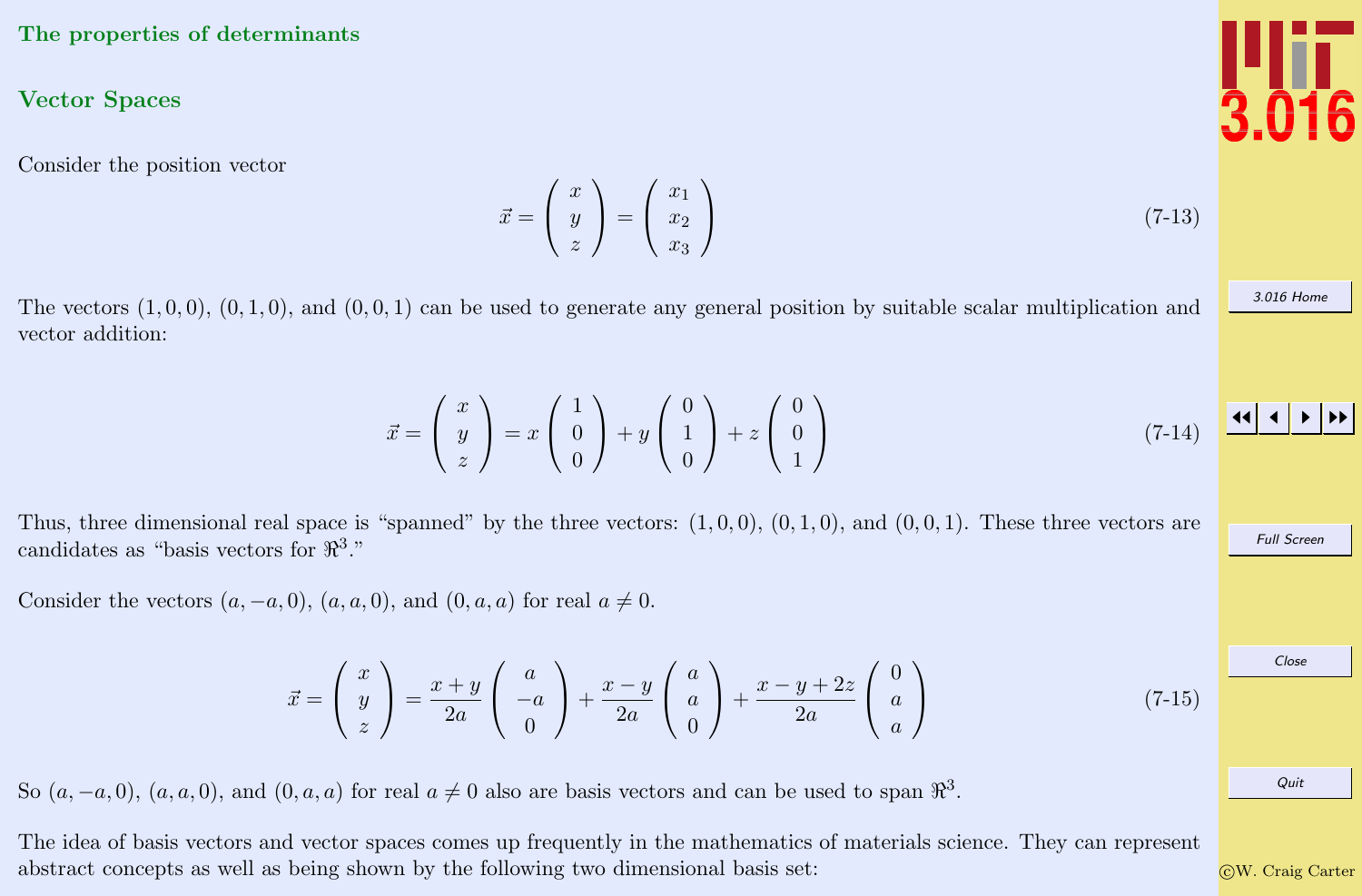<span id="page-11-0"></span>

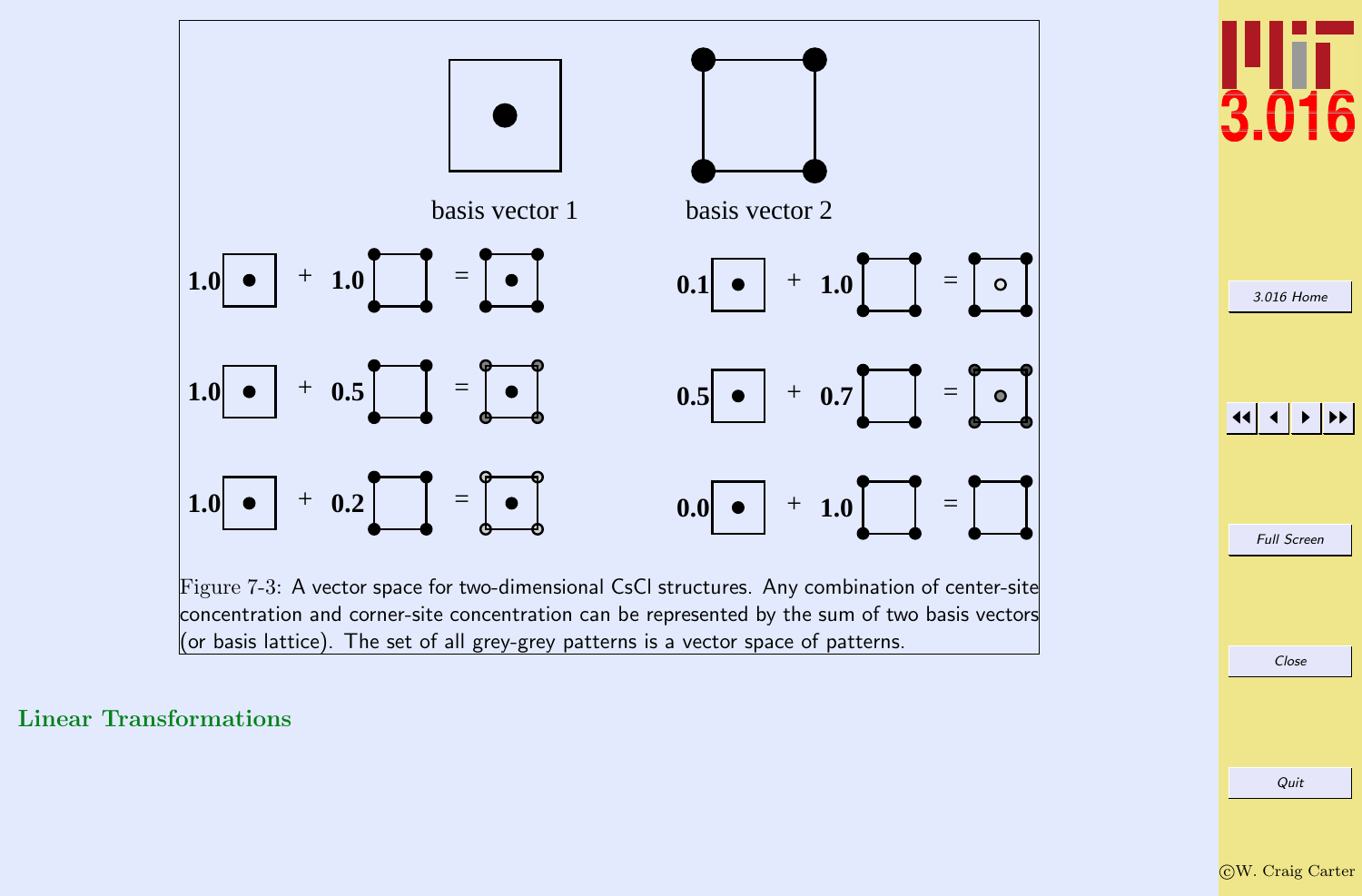Quit

# Lecture 07 MATHEMATICA(R) Example 6

<span id="page-12-0"></span>[notebook \(non-evaluated\)](http://pruffle.mit.edu/3.016-2012/Notebooks/L07/Lecture-07.nb) [pdf \(evaluated, color\)](http://pruffle.mit.edu/3.016-2012/pdf/L07/Lecture-07-6-COL.pdf) [pdf \(evaluated, b&w\)](http://pruffle.mit.edu/3.016-2012/pdf/L07/Lecture-07-6-BW.pdf) [html \(evaluated\)](http://pruffle.mit.edu/3.016-2012/html/Lecture-07/HTMLLinks/index_6.html)

A simple octagon with different colored faces is transformed by operating on all of its vertices with a matrix. This example demonstrates how symmetry operations, like rotations reflections, can be represented as a matrix multiplication, and how to visualize the results of linear transformations generally.

> 1: The package PolyhedronOperations contains Graphics Objects and other information such as vertex coordinates of many common polyhedra. This demonstrates how an Octahedron can be drawn on the screen. The color of the faces comes from the light sources. For example, there is a blue source behind your left shoulder; as you rotate the object the faces—oriented so that they reflect light from the blue source—will appear blue-ish. The color model and appearance is an advanced topic.

- 2: Setting Lighting→None removes the light sources and the octahedron will appear black. Our objective is to observe the effect of linear transformation on this object. To do this, will will want to identify each of the octahedron's faces by "painting" it.
- 3: We will build a custom octahedron from the Mm's version using PolyhedronData.
- 4: The data is extracted by grabbing the first part of PolyhedronData (i.e., [[1]]). We assign the name of the list  $octa$ , and name its elements  $p[i]$  in one step.

A function is defined and will be used to call Glow and Hue for each face. When the face glows and the lighting is off, the face will appear as the "glow color", independent of its orientation.

 $ColOct$  is a list of graphics-primitive lists: each element of the list uses the glow directive and then uses the points of the original octahedron to define Polygons in three dimensions.

5: We wrap ColOct inside Graphics3D and use Show with lighting off to visualize.

Full Screen

Close



[3.016 Home](http://pruffle.mit.edu/3.016-2012/)

# $\blacktriangleleft$



Visualization Example: Polyhedra

**4**

[We now demonstrate the use of matrix multiplication for manipulating an](http://pruffle.mit.edu/3.016-2012/html/Lecture-07/HTMLLinks/index_6.html) object, specifically an octohedron. The Octahedron is made up of eight polygons and the initial coordinates of the vertices were set to make a regular octahedron with its main diagonals parallel to axes x,y,z. The faces of the octahedron are colored so that rotations and other transformations can be easily tracked. **1 << "PolyhedronOperations`"**

### $Show[PolyhedronData["Octahedron"]$

Above, the color of the three dimensional object derives from the colors in the light sources. For example, note that there appears to be a blue light pointing down from the left. The lights stay fixed as we rotate the object. If Lighting  $\rightarrow$  None, then the polyhedron's faces will appear to be black.

**2 D**  $Lighting \rightarrow None$ 

We can extract data from the Octahedron, and build our own with individually colored faces. We will need the individual colors to identify what happens to the polyhedron under linear transformaions.

**PolyhedronData**<sup>["Octahedron", "Faces"]</sup>

The object **ColOct** is defined below to draw an octahedron and it invokes the **Polygon** function to draw the triangular faces by connecting three points at specific numerical coordinates that we obtain from the Octahedron data. Because we will turn off lighting, we will ask that each of the faces glow, using the **Glow** graphics directive

 $octa = {p[1], p[2], p[3], p[4], p[5], p[6]}$  = **PolyhedronData@**  $"Octahedron", "Faces"]$  [[1]];  $|colface[i] := Glow[Hue[i/8]]$ ; **ColOct = 88colface@0D, Polygon@8p@4D, p@5D, p@6D<D<,**  ${p[4], p[6], p[2]}}$  ${p(4), p(1)}$  ${p(4), p(5)}$  ${p[1], p[3]}$ **8colface@5D, Polygon@8p@5D, p@3D, p@6D<D<,**  ${p[1], p[2]}\}$ ,  ${p[2]}\}$ ,  ${p[3], p[2]}\}$ ,  ${p[6], p[3], p[2]}};$ 

 $\begin{bmatrix} \text{Show} \left[ \text{Graphics3D} \left[ \text{ColOct} \right] \end{bmatrix}$ , Lighting  $\rightarrow$  None $\begin{bmatrix} 5 \end{bmatrix}$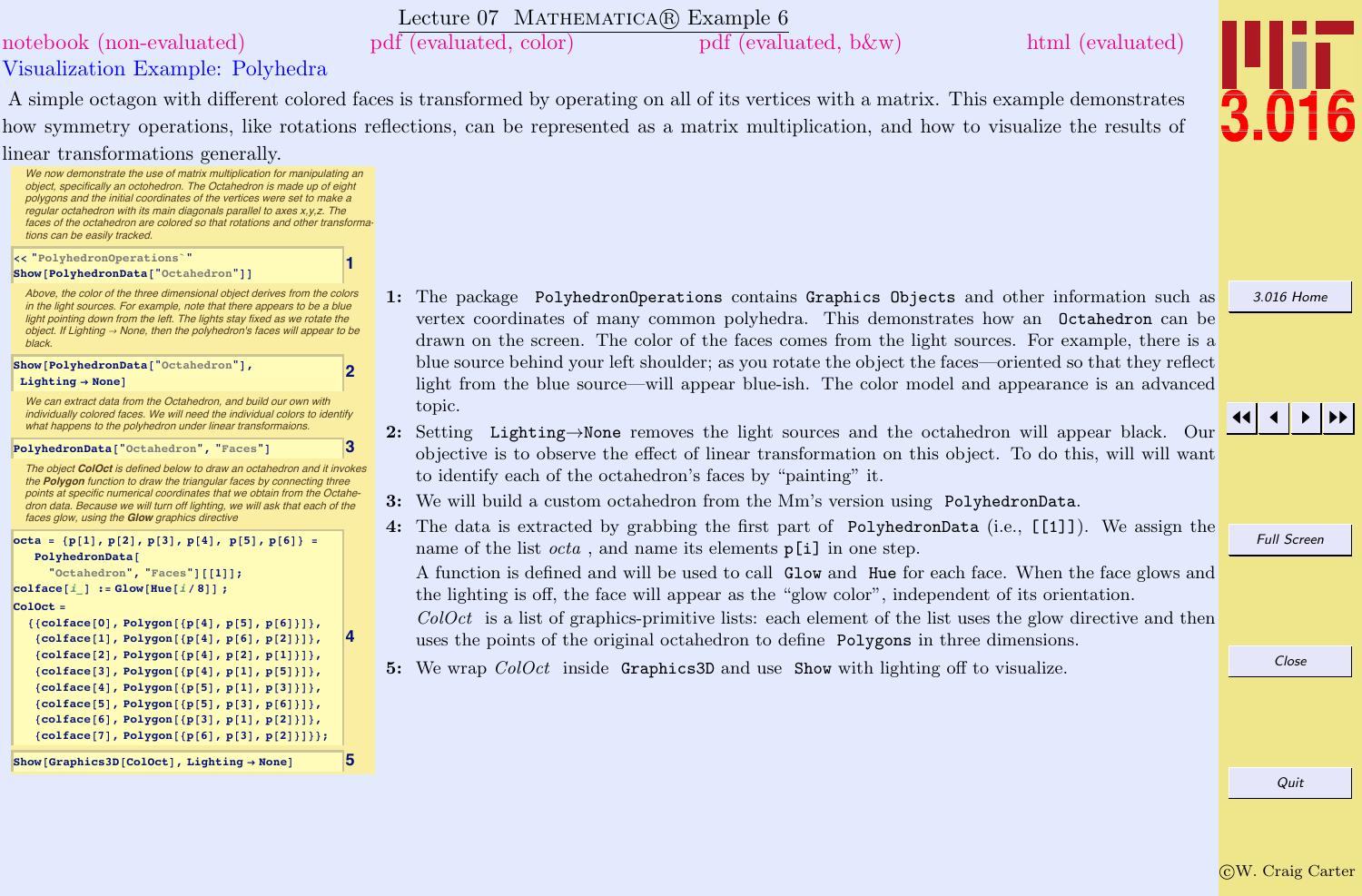c W. Craig Carter

Quit

| inear Transformations: Matrix Operations on Pol                                                                                                                                                                                                                                                                                                                                                                                                    |   |          |                                                                                |
|----------------------------------------------------------------------------------------------------------------------------------------------------------------------------------------------------------------------------------------------------------------------------------------------------------------------------------------------------------------------------------------------------------------------------------------------------|---|----------|--------------------------------------------------------------------------------|
| A moderately sophisticated MATHEMATICA® function                                                                                                                                                                                                                                                                                                                                                                                                   |   |          |                                                                                |
| ith a $3 \times 3$ -matrix representing a symmetry operation                                                                                                                                                                                                                                                                                                                                                                                       |   |          |                                                                                |
| transoct [tmat_, description_String] :=<br>${color/}$ .<br>${Polygon[{a List, b List, c List}]} \rightarrow$<br>Polygon [{tmat.a, tmat.b, tmat.c}]},<br>Text[Style[MatrixForm[tmat]], {0, 0, -. 25}],<br>Text[Style[description, Darker[Red]],<br>$\{0, 0, .25\}$ , Background $\rightarrow$ White]}                                                                                                                                               | 1 | 1:       | This is a<br>the patte                                                         |
| Show [Graphics3D]<br>transoct $[{(1, 0, 0), (0, 1, 0), (0, 0, -1)}$<br>"mirror-[001]"]], Lighting -> None]                                                                                                                                                                                                                                                                                                                                         | 2 |          | and ther<br>which w<br>to annon                                                |
| identity = IdentityMatrix[3];<br>rot90 $[001] = \{(0, -1, 0), (1, 0, 0), (0, 0, 1)\};$<br>$ref[010] = \{\{1, 0, 0\}, \{0, -1, 0\}, \{0, 0, 1\}\};$<br>o[1, 1] = transoct[identity, "original"];<br>$o[1, 2] =$ transoct[rot90[001], "90-[001]"];<br>$o[1, 3] =$ transoct[ref[010], "m-[010]"];<br>$o[2, 1] =$ transoct[ref[010].rot90[001],<br>"90-[100] then m-[010]"];<br>$o[2, 2] =$ transoct[rot90[001].ref[010],<br>"m-[010] then 90-[100]"]; | 3 | 2:<br>3: | This den<br>the name<br>We will<br>outloud)<br>polyhedr<br>through<br>We use t |
| RotationTransform[Pi, {1, 1, 0}]                                                                                                                                                                                                                                                                                                                                                                                                                   | 4 |          | tions.                                                                         |
| $o[2, 3] = \text{transoct}\left[\begin{pmatrix} 0 & 1 & 0 \\ 1 & 0 & 0 \\ 0 & 0 & -1 \end{pmatrix}, 180 - [110]^{\circ}\right];$                                                                                                                                                                                                                                                                                                                   | 5 |          | $4-5$ : It is no<br>metry of<br>Rotation                                       |
| $\texttt{sc}[\theta_-, \phi_-]$ :=<br>$3\{\cos[\theta]\sin[\phi], \sin[\theta]\sin[\phi], \cos[\phi]\}$<br>Manipulate[GraphicsGrid[<br>Table[Show[Graphics3D[o[i, j]],<br>Lighting $\rightarrow$ None, ViewPoint $\rightarrow$ sc[ $\theta$ , $\phi$ ],<br>ImageSize $\rightarrow$ {200, 200},<br>PlotRange $\rightarrow$ { {-1, 1}, {-1, 1}, {-1, 1}}],                                                                                           | 6 | 6:       | This wil<br>used to<br>$\phi$ , and t<br>is define<br>ء لنجاه                  |

 $Sho$ 

**sc@q\_, f\_<sup>D</sup> :<sup>=</sup>**

 $\{j, 3\}, \{i, 2\}]$ ,  $\{6, 2.1\}, 0, 2\pi\}$ 

 $\{ \{\phi, -1.4\}, -\pi/2, \pi/2 \}$ 

### moderately sophisticated example of rule usage inside of a function ( $transoct$ ) definition:  $t$  ern matches triangles ( $P_{\text{olygons}}$  with three points) in a graphics primitive; names the points; multiplies a matrix by each of the points. The first argument to *transoct* is the matrix ill operate on the points; the second argument is an identifyer that will be used with Text ate the graphics.

- nonstrates the use of *transoct* : we get a rotate-able 3D object with floating text identifying e of the operation and the matrix that performs the operation.
- build an example that will visualize several symmetry steps simultaneously (say that fast . We define matrices for *identity* ,  $rot90[001]$  , and  $ref[010]$  , respectively, which leave the polyhedra's points unchanged, rotate counter-clockwise by  $90°$  around the [001]-axis, and reflect the origin in the direction of the  $[010]$ -axis.

these matrices to create new octahedra corresponding to combinations of symmetry opera-

- t always straightforward to write down the matrix corresponding to an arbitrary symperation. MATHEMATICA $\circledR$  has functions to help find many of them; here, we use RotationTransform to find the matrix corresponding to rotation by 180° around the [110]-axis.
- display six of the octahedra with their annotated symmetry operations. Manipulate is change the viewpoint to someplace on a sphere of radius  $3$  (by changing the latitude angle, he longitude  $\theta$ ). A function to return a cartesian representation of the spherical coordinates d first and is used as the ViewPoint for each Graphics3D-object. Table iterates over the o[i,j] and passes its result to GraphicsGrid.

[3.016 Home](http://pruffle.mit.edu/3.016-2012/)

Full Screen

Close

JJ J I II



Lecture 07 MATHEMATICA(R) Example 7

<span id="page-13-0"></span>[notebook \(non-evaluated\)](http://pruffle.mit.edu/3.016-2012/Notebooks/L07/Lecture-07.nb) [pdf \(evaluated, color\)](http://pruffle.mit.edu/3.016-2012/pdf/L07/Lecture-07-7-COL.pdf) [pdf \(evaluated, b&w\)](http://pruffle.mit.edu/3.016-2012/pdf/L07/Lecture-07-7-BW.pdf) [html \(evaluated\)](http://pruffle.mit.edu/3.016-2012/html/Lecture-07/HTMLLinks/index_7.html)

Linear Transformations: Matrix Operations on Polyhedra

A moderately sophisticated MATHEMATICA® function is defined to help visualize the effect of operating on each point of a polyhedron with a  $3 \times 3$ -matrix representing a symmetry operation.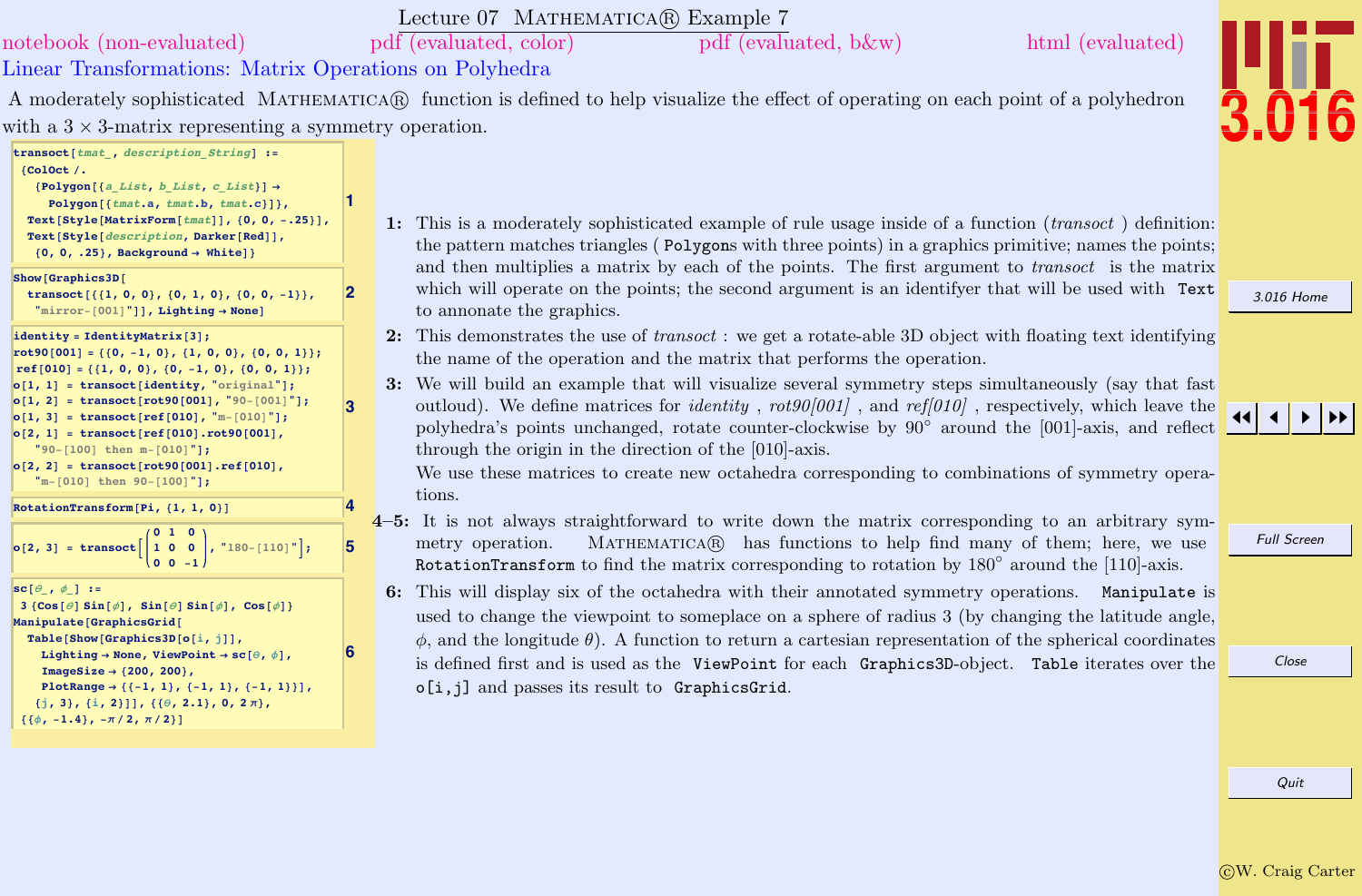# <span id="page-14-0"></span>[notebook \(non-evaluated\)](http://pruffle.mit.edu/3.016-2012/Notebooks/L07/Lecture-07.nb) [pdf \(evaluated, color\)](http://pruffle.mit.edu/3.016-2012/pdf/L07/Lecture-07-8-COL.pdf) [pdf \(evaluated, b&w\)](http://pruffle.mit.edu/3.016-2012/pdf/L07/Lecture-07-8-BW.pdf) [html \(evaluated\)](http://pruffle.mit.edu/3.016-2012/html/Lecture-07/HTMLLinks/index_8.html)

 $|$ **corners** = **Flatten**[Table<sup>[{i, j, k}</sup>, **8i, 0, 1<, 8j, 0, 1<, 8k, 0, 1<D, 2D**  $faces = Join[Permutations[{0.5, 0.5, 0}]$  $Permutations$   $(0.5, 0.5, 1)$  $fccsites = Join[faces, corners]$ 

**axes <sup>=</sup> <sup>8</sup> <sup>8</sup>RGBColor@1, 0, 0, .5D,**

**8RGBColor@0, 1, 0, .5D,**

**8RGBColor@0, 0, 1, .5D,**

 $\{-15, -15, -15, -15\}$  $Graphics3D$ <sup>[</sup> $fccmodel$ ]

 $-\pi/2, \pi/2$ 

 $\text{srad} = \sqrt{2}/4$ ;  $FCC = Table$ 

Visualization Example: Invariant Symmetry Operations on Crystals

**1**

**2**

Lecture 07 MATHEMATICA(R) Example 8

Each crystal's unit cell can be uniquely characterized by the symmetry operations (i.e., fixed rotation about an axis, reflection across a plane, and inversion through the origin) which leave the unit cell unchanged. The set of such symmetry operations define the crystal point group. There are only 32 point groups in three dimensions. In this example, we demonstrate invariant operations for an FCC cell.

[3.016 Home](http://pruffle.mit.edu/3.016-2012/)

JJ J I II

**ManipulateAGridA99"original",**  $\frac{1}{2}\pi/3 - [111]$ ", "roto-inversion:  $\bar{3}$ " }, **<sup>8</sup>Graphics3D@fccmodel, PlotRange <sup>Ø</sup> bbox,**  $\text{ViewPoint} \rightarrow \text{sc}[\theta, \phi]$ ,  $Graphics3D$ **[Rotate[fccmodel,**  $2 \pi / 3$ ,  ${1, 1, 1}$ ,  ${1}$ ,  ${Ploth}$  **PlotRange**  $\rightarrow$  **bbox**,  $ViewPoint \rightarrow \texttt{sc}[\theta, \phi]]$ ,  $Graphics3D$  $Rotate$ <sup>[</sup> $GeometricTransformation$ <sup>[</sup>  $fccmodel, -IdentityMatrix[3]]$  $2 \pi / 3$ ,  $\{1, 1, 1\}$ ,  $\}$ , PlotRange  $\rightarrow$  bbox,  $\text{ViewPoint} \rightarrow \text{sc}[\theta, \phi]$  } } } ,  ${6}$   ${6}$   ${2.2}$ ,  ${0}$ ,  ${2\pi}$ ,  ${6}$ ,  ${6}$ ,  ${-6}$ ,

 $\{ \text{bbox } x = 1.25 \{ \{-1, 1\}, \{-1, 1\}, \{-1, 1\} \}$ 

 $Sphere[fccsites[[i]], grad], {i, 1, 14}]$ 

**Cylinder@880, 0, 0<, 82, 0, 0<<, .05D<,**

 $Cylinder[{(0, 0, 0, 0], (0, 2, 0)}, .05],$ 

 $Cylinder[{(0, 0, 0], (0, 0, 2)},$  $fccmode1 = Translate[Join[FCC, axes],$ 

1: The first two commands define faces and corners which are the coordinates of the face-centered and corner lattice-sites. Note the use of Flatten in *corners* has the qualifier 2—it limits the scope of Flatten which would normally turn a list of lists into a (flat) single list. Join is used to collect the two coordinate lists together into *fecsites*. The atoms will be visualized with the Sphere graphics primitive and we use *srad* to set the radius of a close-packed FCC structure. FCC is a list of (a list of) graphics primitives for each of the fourteen spheres, and then three cylinders with Opacity and color are used to define the coordinate axes graphics: axes .

fccmodel is created by joining the spheres and the cylinders, and then using Translate on the resulting graphics primitives to put the center of the FCC cell at the origin.

2: Translate is an example of a function that operates directly on graphics primitives. We use related functions that also operate on graphics primitives, Rotate and GeometricTransformation, to illustrate how rotation by  $120°$  about [111], and how inversion (multiplication by "minus the identity matrix") followed by the same rotation, are invariant symmetry operations for the FCC lattice.

Full Screen

Close

c W. Craig Carter

Quit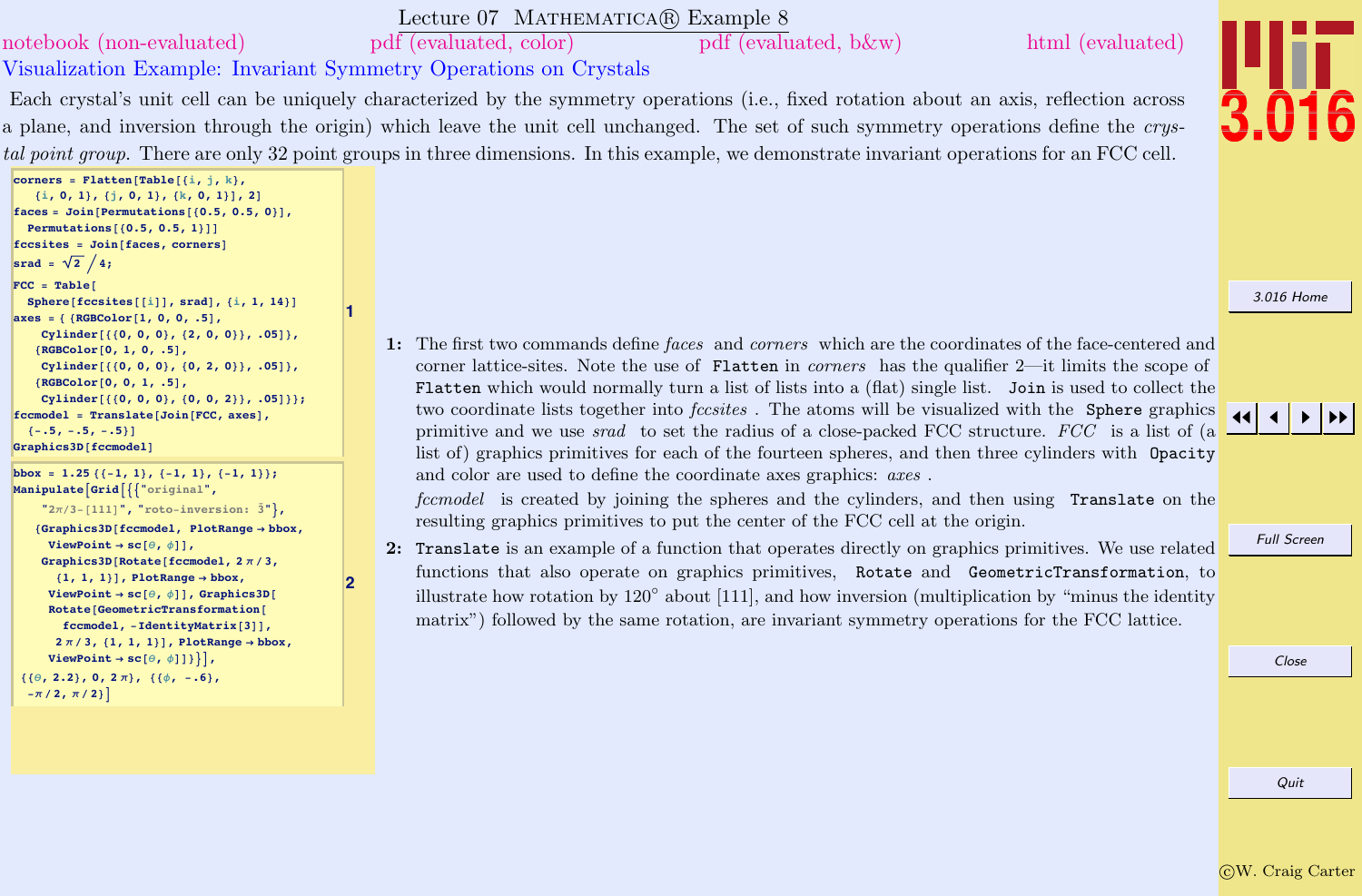# Index

| $\ldots97$                                                  |
|-------------------------------------------------------------|
| annotation<br>example<br>in three-dimensional graphics, 108 |
| axes, 109                                                   |
| basis vectors, 105                                          |
| Chop, $103$                                                 |
| coefficient matrix                                          |
| form in Mathematica, 97                                     |
| ColOct, 107                                                 |
| commutation                                                 |
| physical interpretation, 104                                |
| commute, 104                                                |
| commuting matrices                                          |
| physical interpretation, 104                                |
| compliance tensor, 96                                       |
| computational efficiency                                    |
| linear systems of equations, 98                             |
| corners, 109                                                |
| crystal point group, 109                                    |
|                                                             |

Det,  $97, 100$  $97, 100$  $97, 100$ determinants, [97](#page-2-0) properties of, [101](#page-6-0)

Einstein summation convention, [95](#page-0-0) elastic energy density, [96](#page-1-0)

Example function ColOct, [107](#page-12-0) FCC, [109](#page-14-0) RandMat, [103](#page-8-0) axes, [109](#page-14-0) corners, [109](#page-14-0) faces, [109](#page-14-0) fccmodel, [109](#page-14-0) fccsites, [109](#page-14-0) identity, [108](#page-13-0) octa, [107](#page-12-0) ref[010], [108](#page-13-0) rot90[001], [108](#page-13-0) srad, [109](#page-14-0) transoct, [108](#page-13-0) faces , [109](#page-14-0) FCC, [109](#page-14-0) FCC crystal visualization of, [109](#page-14-0) fccmodel, [109](#page-14-0) fccsites, [109](#page-14-0)

 ${\tt Flatten},\,109$  ${\tt Flatten},\,109$ 

 $\verb|GeometricTransformation|, 109$  $\verb|GeometricTransformation|, 109$  $\texttt{Glow},\,107$  $\texttt{Glow},\,107$ graphics reflection from default light sources, [107](#page-12-0)  $Graphics3D, 107, 108$  $Graphics3D, 107, 108$  $Graphics3D, 107, 108$  $Graphics3D, 107, 108$  $$ 



|  | 3.016 Home         |  |
|--|--------------------|--|
|  |                    |  |
|  |                    |  |
|  |                    |  |
|  |                    |  |
|  |                    |  |
|  | <b>Full Screen</b> |  |
|  |                    |  |
|  |                    |  |
|  |                    |  |
|  | Close              |  |
|  |                    |  |
|  |                    |  |
|  | Quit               |  |
|  |                    |  |

c W. Craig Carter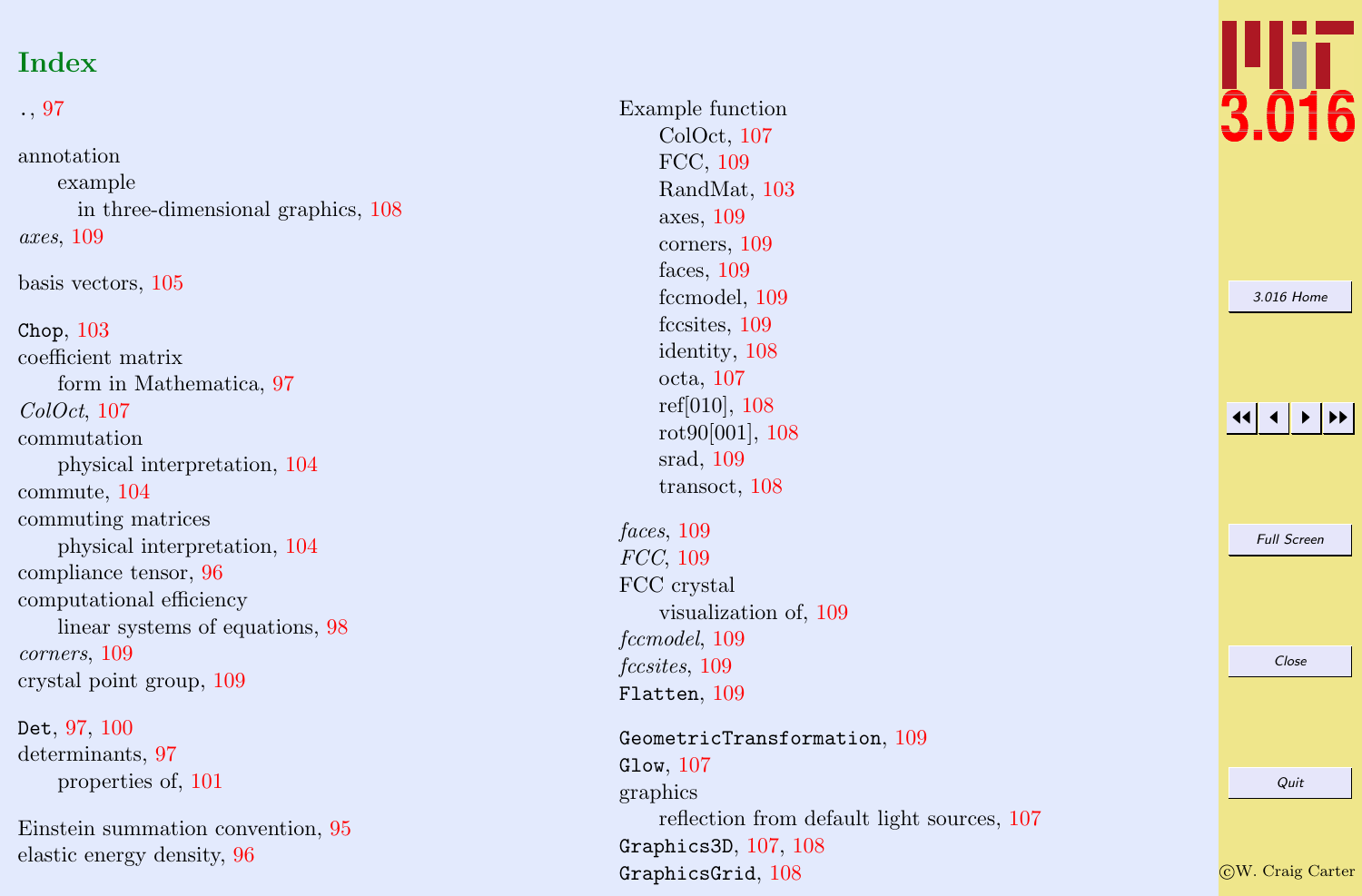| Hue, $107$                                             |
|--------------------------------------------------------|
| identity, 108                                          |
| Inverse, 98                                            |
| Join, $109$                                            |
| killing vectors, 100                                   |
| light sources, 107                                     |
| Lighting, 107                                          |
| linear equations                                       |
| adding homogeneous solutions to the nonhomogeneous so- |
| lutions, 99                                            |
| existence of solutions, 95                             |
| linear system of equations, 95                         |
| linear systems of equations                            |
| computational efficiency, 98                           |
| linear transformations, 106                            |
| visualization examples, 107                            |
| linear vector spaces, 105                              |
| LinearSolve, 98, 100                                   |
| logical equalities, 97                                 |
| Manipulate, 108                                        |
| Mathematica function                                   |
| .97                                                    |
| Chop, 103                                              |
| Det, 97, 100                                           |
| Flatten, 109                                           |
| GeometricTransformation, 109                           |
| Glow, 107                                              |
| Graphics3D, 107, 108                                   |

GraphicsGrid, [108](#page-13-0) Hue, [107](#page-12-0) Inverse, [98](#page-3-0) Join, [109](#page-14-0) Lighting, [107](#page-12-0) LinearSolve, [98](#page-3-0) , [100](#page-5-0) Manipulate, [108](#page-13-0) MatrixRank, [100](#page-5-0) Octahedron, [107](#page-12-0) Opacity, [109](#page-14-0) Permutations, [104](#page-9-0) Polygons, [107](#page-12-0) Polygon, [108](#page-13-0) PolyhedronData, [107](#page-12-0) Rotate, [109](#page-14-0) RotationTransform, [108](#page-13-0) Show, [107](#page-12-0) Solve, [97](#page-2-0) , [100](#page-5-0) Sphere, [109](#page-14-0) Table, [108](#page-13-0) Text, [108](#page-13-0) Translate, [109](#page-14-0) ViewPoint, [108](#page-13-0) Mathematica package PolyhedronOperations, [107](#page-12-0)  $\texttt{MatrixRank},\,100$  $\texttt{MatrixRank},\,100$ 

non-commutative, [104](#page-9-0) null space, [100](#page-5-0) nullity, [100](#page-5-0) numerical approximation to zero, [103](#page-8-0) numerical precision



[3.016 Home](http://pruffle.mit.edu/3.016-2012/)

11  $\blacktriangleleft$ I II

Full Screen

Close

Quit

c W. Craig Carter